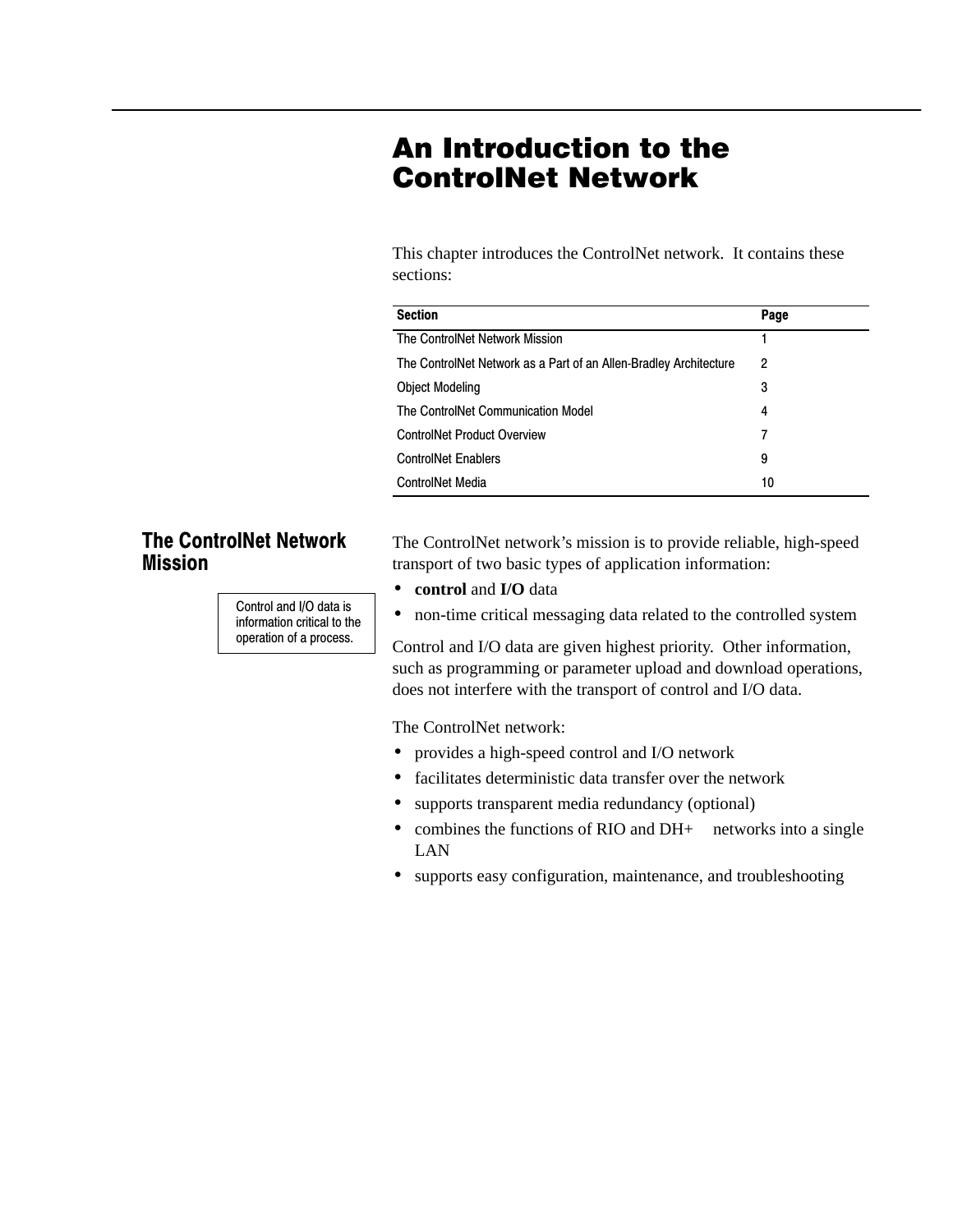## **The ControlNet Network as** a part of an Allen-Bradley Architecture

The ControlNet network is designed to be the central communication architecture for interoperating automation products. Figure 1.1 represents the ControlNet network's broad environment.

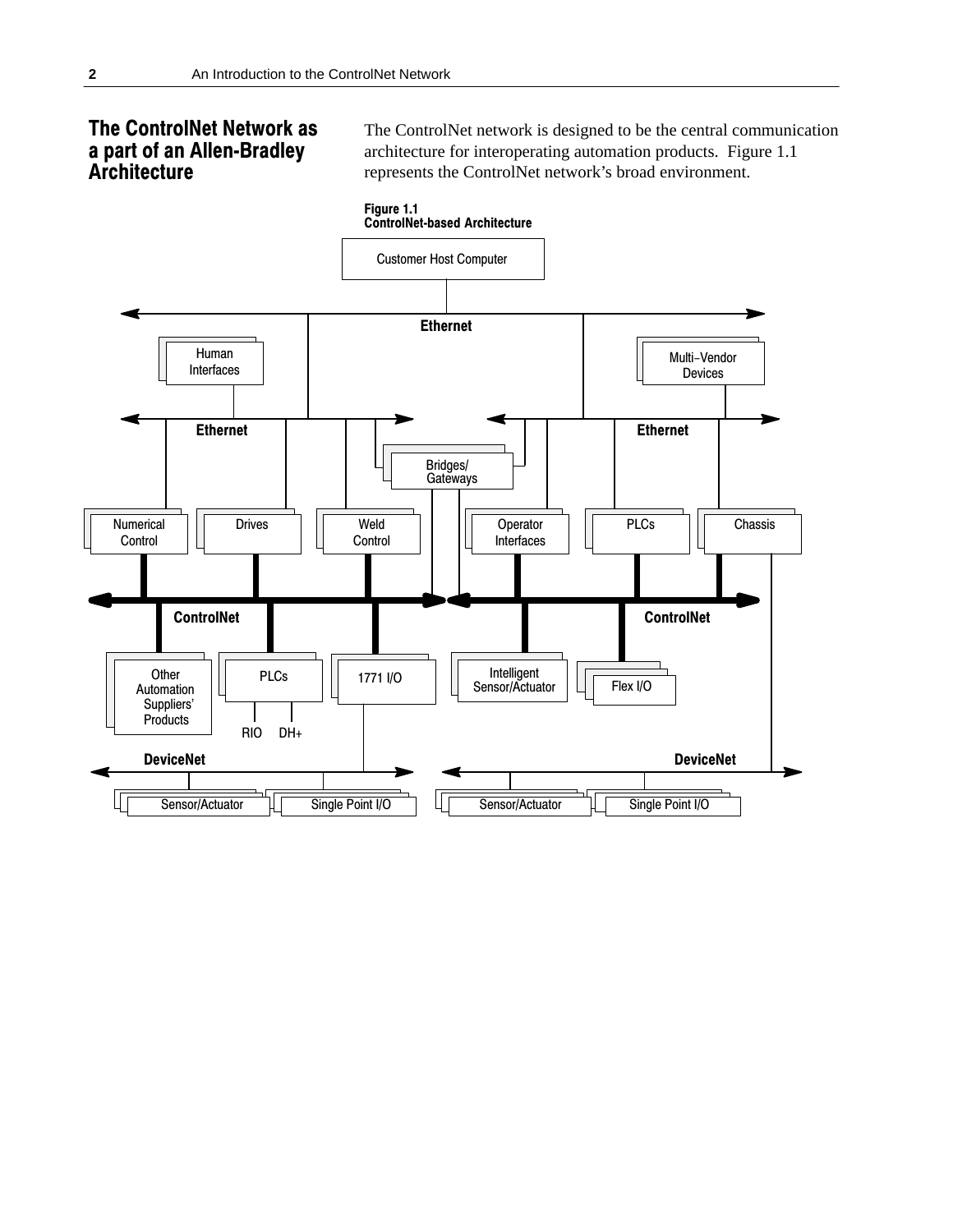## **Object Modeling**

The ControlNet network is designed through object modeling. Object modeling organizes related data and procedures into one entity: the *object*.

An object is a collection of related *services* and *attributes*. Services are procedures an object performs. Attributes are characteristics of objects represented by values, which can vary. Typically, attributes provide status information or govern the operation of an object. Attributes often represent the state of an object. The value associated with an attribute may or may not affect the *behavior* of an object. An object's behavior is an indication of how the object responds to particular events.

*Classes* categorize objects. A class defines a particular type of object and defines the characteristics shared by all the objects within a class. For example, the human race could be represented by the class "Human" with millions of objects within it.

Objects within a class are called *object instances*. An object instance is the actual representation of a particular object within a class. Each instance of a class has the same set of attributes, but has its own set of *attribute values*, which makes each instance in the class unique.

Each person in the human race can be represented by an instance within the class "Human." All humans have the same set of attributes: eyes, ears, age, gender, etc. Yet, because the values of each attribute vary, each of us looks different and performs in distinct ways.

| <b>Class</b>     | <b>Instances</b> | <b>Attributes</b> | <b>Attribute Values</b> |
|------------------|------------------|-------------------|-------------------------|
|                  | Christy          | Sex               | Female                  |
| Human<br>Charles |                  | Age               | 31                      |
|                  |                  | Sex               | Male                    |
|                  | Age              | 50                |                         |

Application objects communicate with each other by sending **messages**. As shown in Figure 1.2, messages can be sent between objects within a single node and across networks.

#### Figure 1.2 **Application Object Message Paths**

Messages are shown as dashed arrows.

A message is a signal sent to an object to request a service.





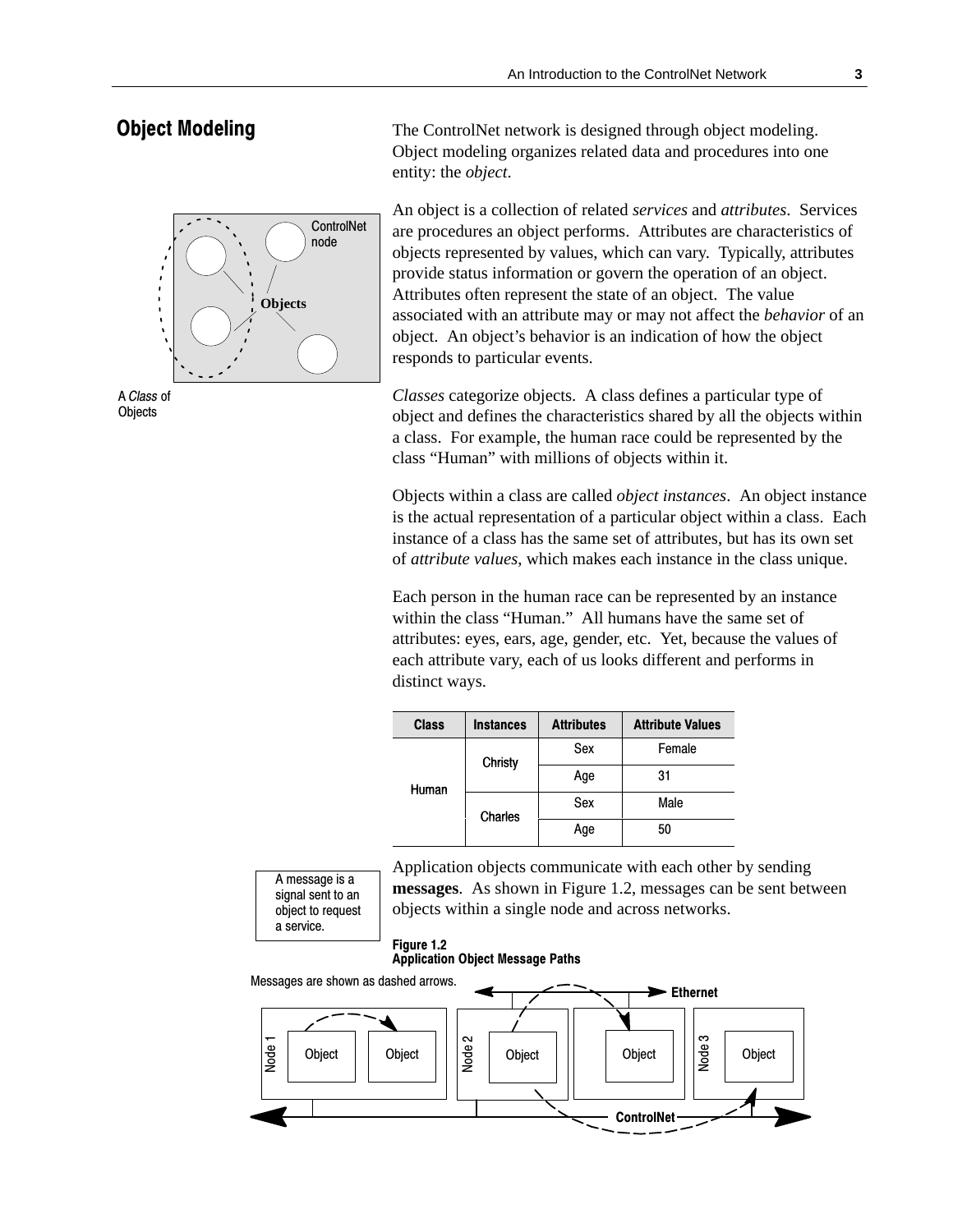## **The ControlNet Communication Model**

General relationships between the functions that comprise the ControlNet communication model are illustrated in Figure 1.3. All of the figure's blocks below the User's Application Objects reside within either a ControlNet ASIC or ControlNet class-specific Example Code.

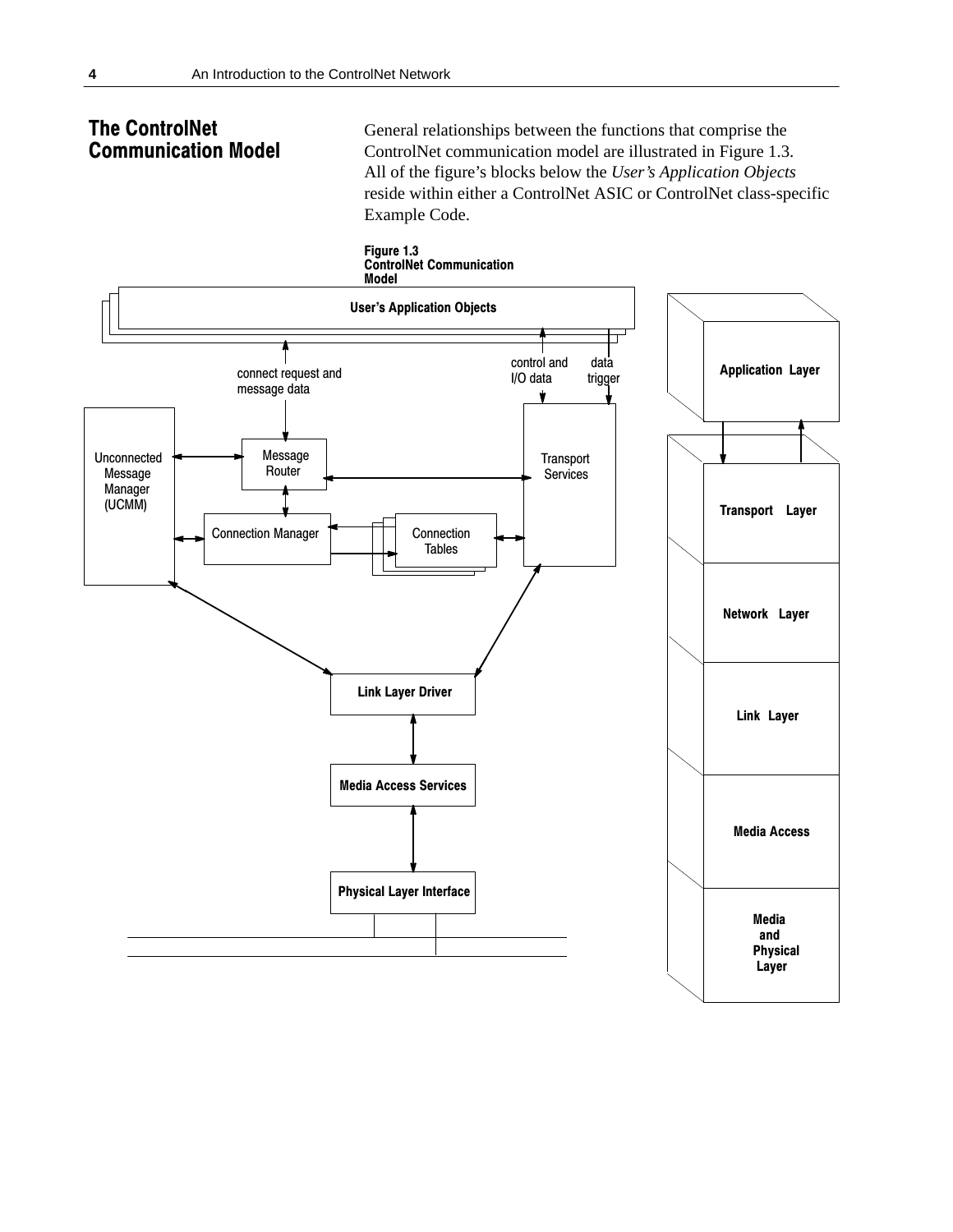## **Communication Model Components**

This section provides a bottom-up definition of each of the ControlNet Communication Model's components illustrated in Figure 1.3, on page 4.

The **Physical Layer Interface** consists of the hardware components which are necessary to get on and off the network's physical media. It is responsible for:

- providing transceiver components for the redundant coax media ports
- providing transceiver components for the Network Access Port (NAP)

**Media Access Service** allows an application to transmit on the network's media. This service is contained within the ControlNet ASICs. It is responsible for:

- providing transmit and receive data flow-control on and off the media
- checking received data for errors
- adding the proper header and trailer information on transmit frames
- deleting header and trailer information from received frames
- controlling the media redundancy switch-over algorithm

The **Link Layer Driver** assembles data into correctly-formatted ControlNet frames and is responsible for:

- setting up the Media Access Service
- moving data to and from the Media Access Service
- controlling the Media Access Service's transmit and receive data flow
- holding received data in temporary storage until checked for errors by the Media Access Service

The **Unconnected Message Manager (UCMM)** provides the ability to send a message *without* an established connection. It is responsible for:

- receiving incoming UCMM messages
- sending and receiving unconnected messages to and from UCMM objects on other nodes
- sending and receiving unconnected messages to and from its local Message Router

## **Physical Layer Interface**

**Media Access Service** 

## **Link Layer Driver**

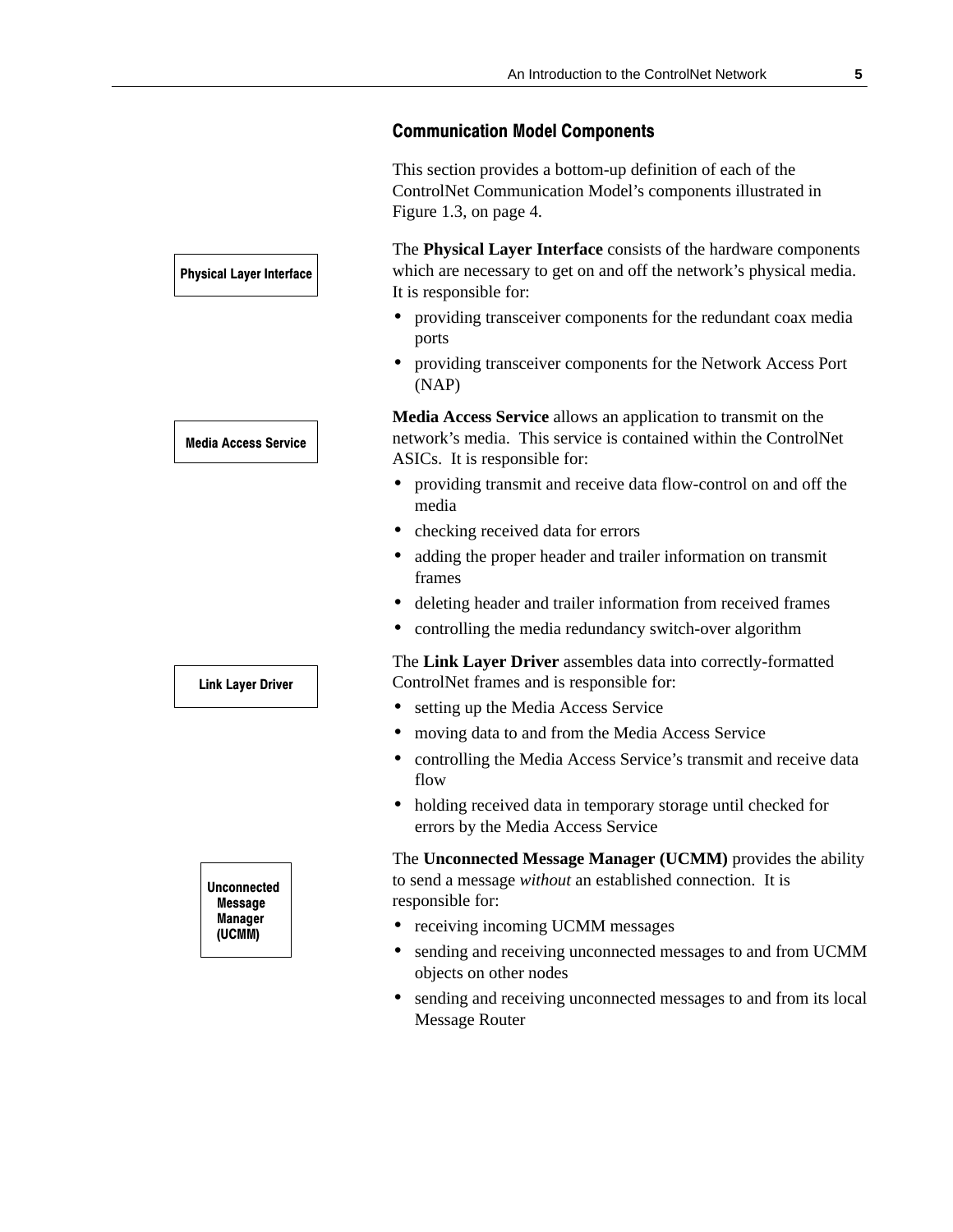

- deciding the connection priority which defines the time-critical *nature of the data* to be sent
- defining the trigger mode, which determines *when* new data should be sent
- choosing the transport service which defines the *quality* of delivery required
- generating the data that has been requested by other applications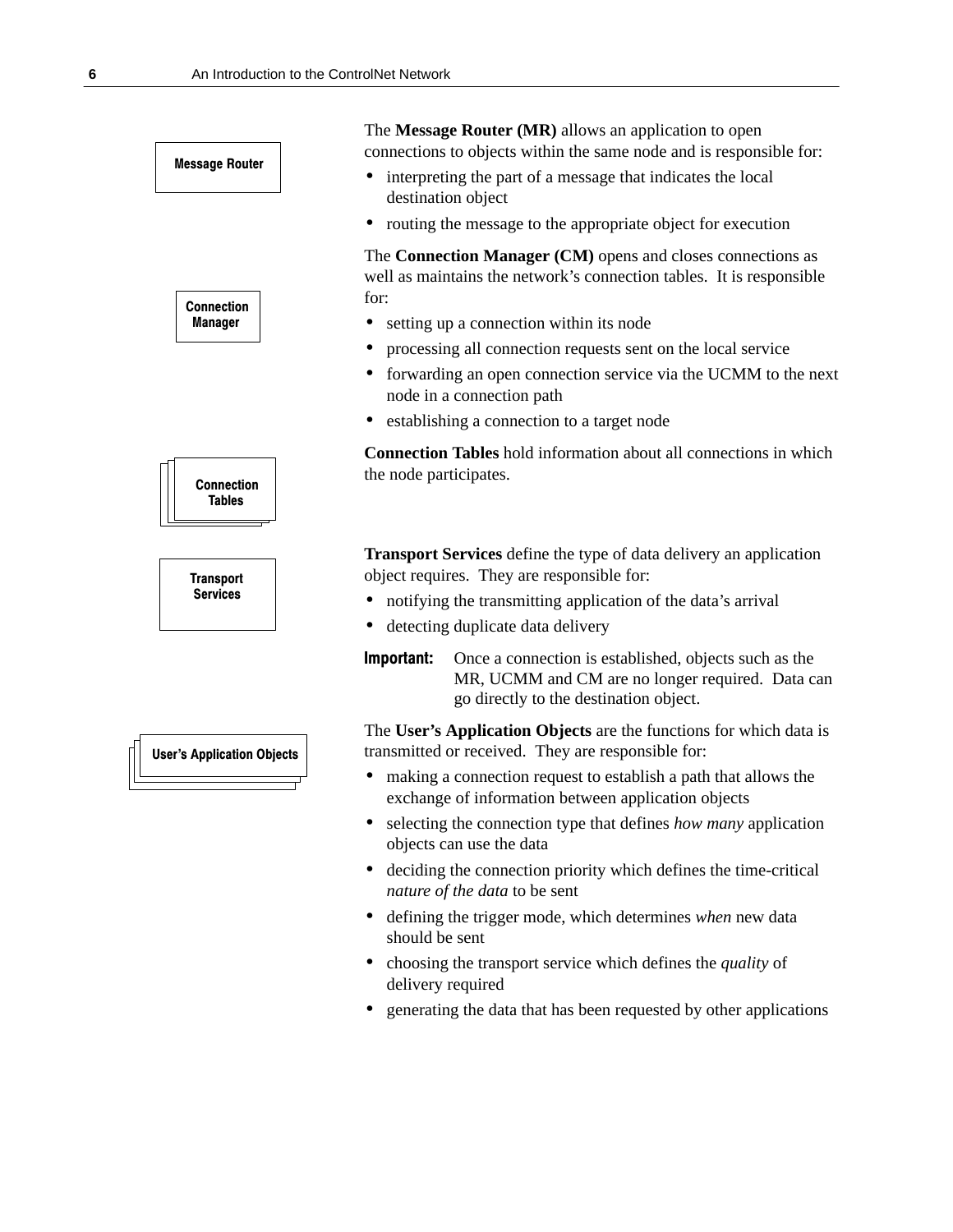## **ControlNet Product Overview**

.

A ControlNet product is made up of several components. In general, a product developer is responsible for supplying the host micro-processor and application specific software that resides above the ControlNet enabling hardware and software. The general components required to implement ControlNet-based communication within a product are illustrated below:

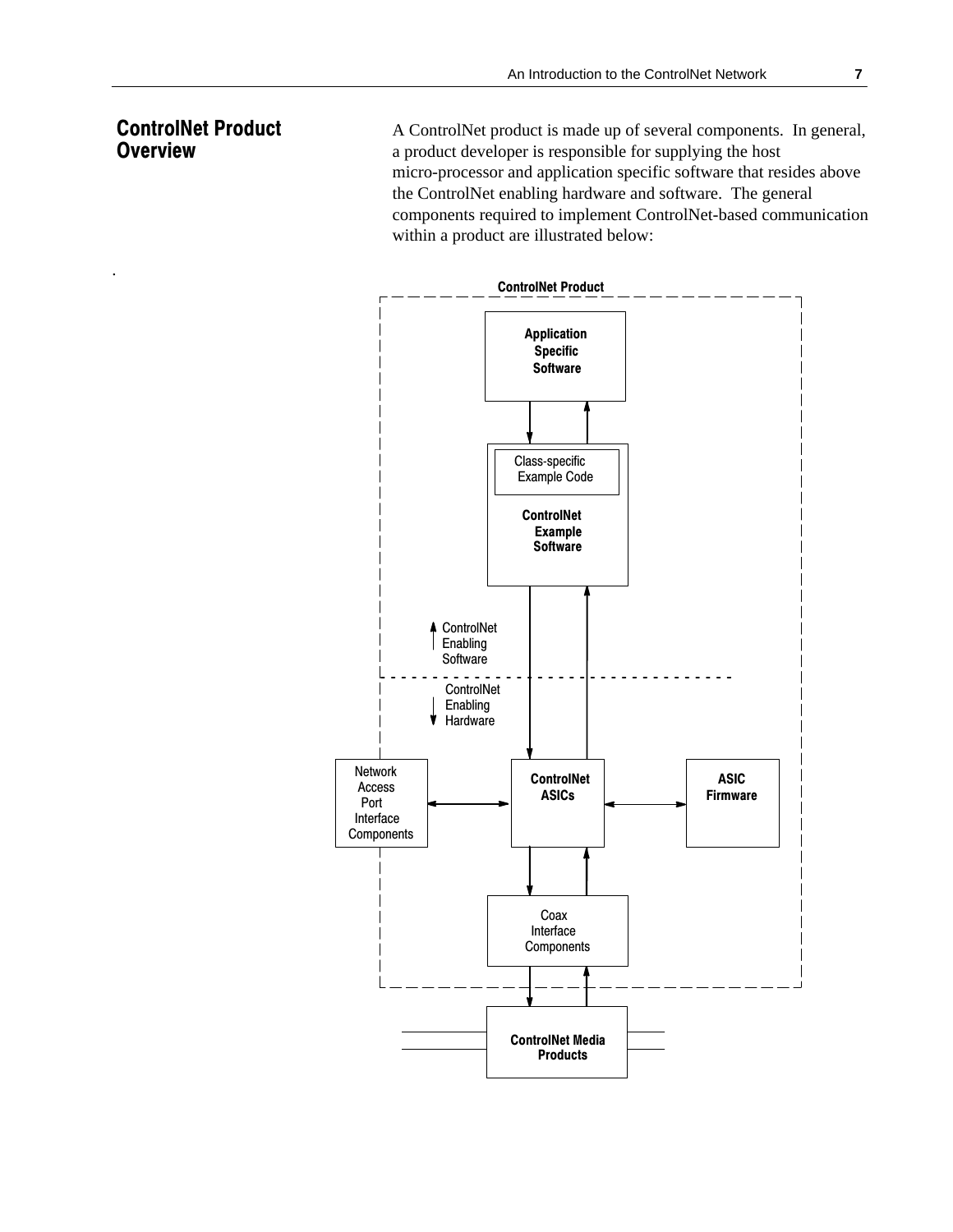|                                                      | <b>ControlNet Enabling Software provides access to enabling</b><br>hardware as well as defines a product's behavior.                                                                                                          |
|------------------------------------------------------|-------------------------------------------------------------------------------------------------------------------------------------------------------------------------------------------------------------------------------|
| <b>Application -</b><br>specific<br><b>Software</b>  | Application-specific Software, provided by the product<br>designer, resides above the ControlNet enabling components;<br>it provides the added value of the customer's specific product or                                    |
| <b>Class-specific</b><br><b>Example Code</b>         | application.<br>ControlNet Example Software is an example implementation                                                                                                                                                      |
| <b>ControlNet</b><br><b>Example</b>                  | that demonstrates the required protocol for the network. It<br>includes:                                                                                                                                                      |
| <b>Software</b>                                      | opening/closing connections                                                                                                                                                                                                   |
|                                                      | maintaining connections<br>$\bullet$                                                                                                                                                                                          |
|                                                      | directing data transmission and reception                                                                                                                                                                                     |
|                                                      | supporting specific, product-based requirements                                                                                                                                                                               |
|                                                      | supporting interfaces to several product classes:                                                                                                                                                                             |
|                                                      | - Message Class (CNA20)                                                                                                                                                                                                       |
|                                                      | <b>Adapter Class (CNA30)</b>                                                                                                                                                                                                  |
|                                                      | Scanner Class (CNA40)                                                                                                                                                                                                         |
| <b>ControlNet</b><br><b>ASICs</b>                    | ControlNet Enabling Hardware implement lower levels of<br>ControlNet's protocol and provide physical connections to the<br>network. These components include: ASICs, transceivers,<br>transformers, crystals, and connectors. |
|                                                      | A ControlNet ASIC is an Application Specific Integrated<br>Circuits developed for the ControlNet network.                                                                                                                     |
| Coax<br>Interface<br><b>Components</b>               | ControlNet Coax Interface Components allow a ControlNet<br>ASIC to access the network's physical signalling.                                                                                                                  |
| Network<br><b>Access</b><br><b>Port</b><br>Interface | Network Access Port (NAP) Interface Components include an<br>RJ45 connector and transceiver that provide a tapless, full-speed,<br>temporary network connection at every node.                                                |
| <b>Components</b>                                    | <b>ASIC Firmware</b> provides a product class-specific personality to<br>the ControlNet node. Much of the computationally intensive                                                                                           |
| <b>ASIC</b><br><b>Firmware</b>                       | parts of the ControlNet protocol are done here, offloading the<br>host CPU.                                                                                                                                                   |
|                                                      | ControlNet Media Products are items that compose the network's<br>physical environment such as the cable and taps. (See Chapter 6,<br>"ControlNet Physical Media.").                                                          |

\_\_\_\_\_\_\_\_\_\_\_\_\_\_\_\_

L,

# **ControlNet Product Components**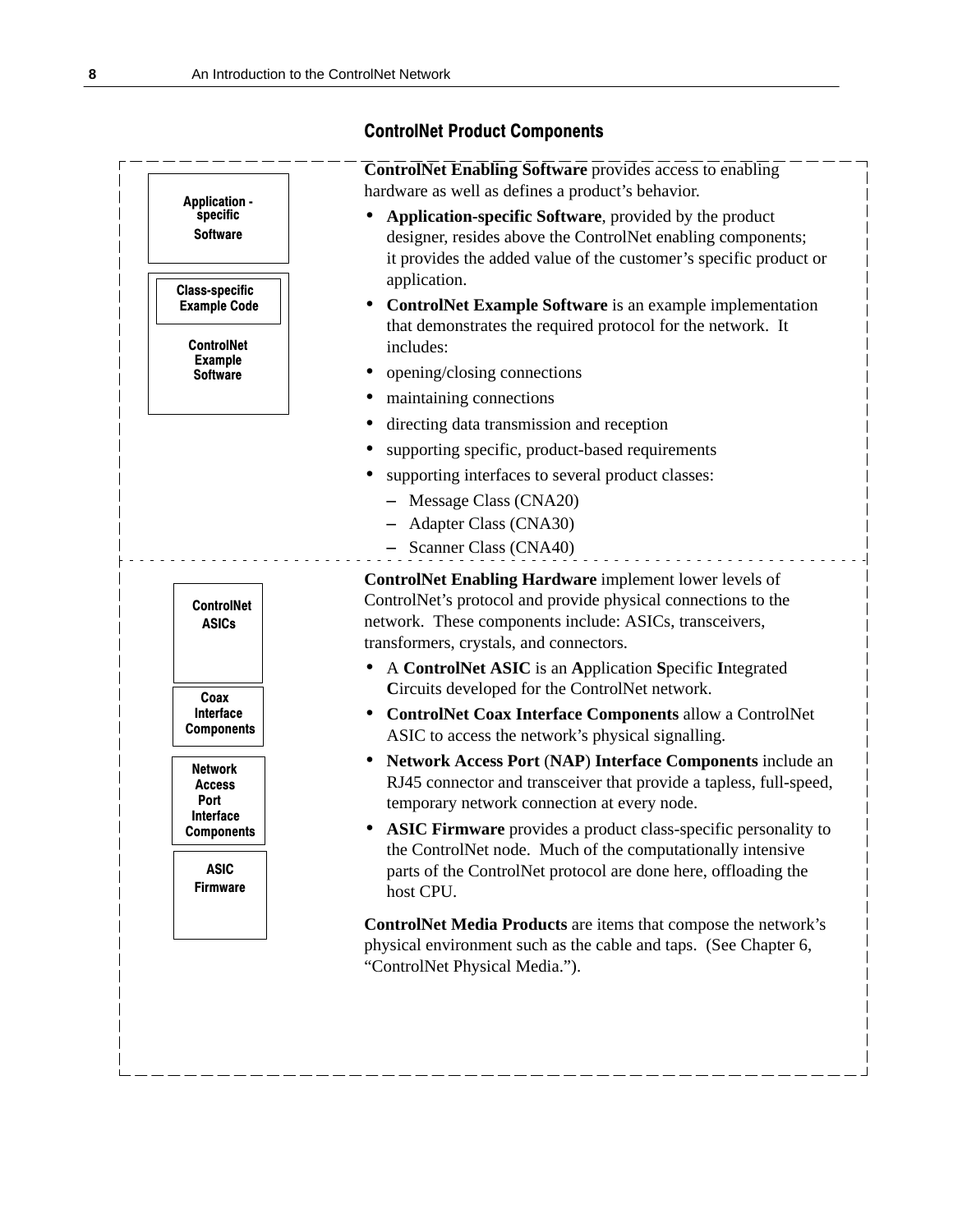#### **ControlNet Enablers** ControlNet enablers are the software and hardware components necessary for a product to function on the ControlNet network. Figure 1.4 illustrates these components.

Important: All application-specific software resides in a user-provided host micro-processor, not on ControlNet ASIC<sub>s</sub>.



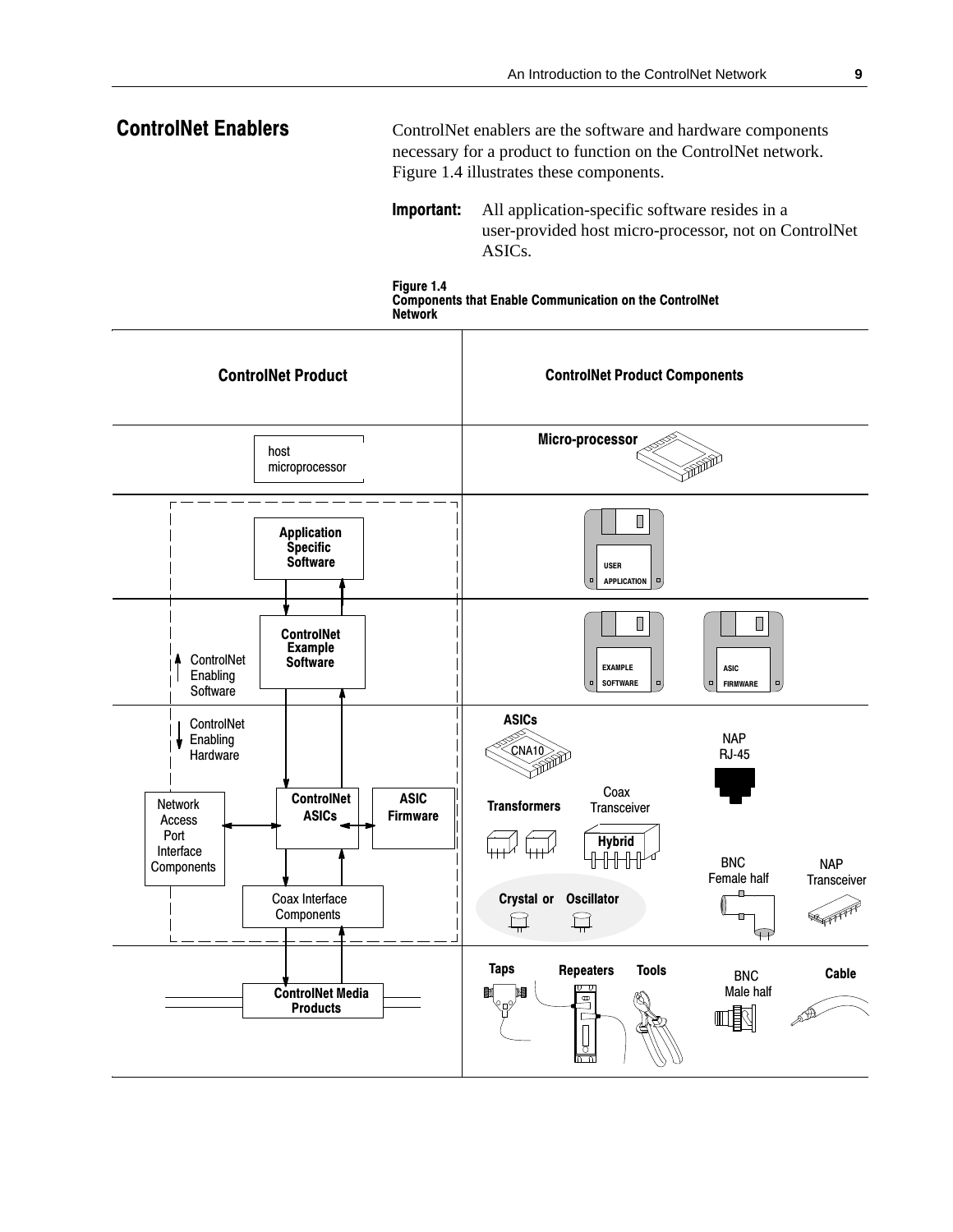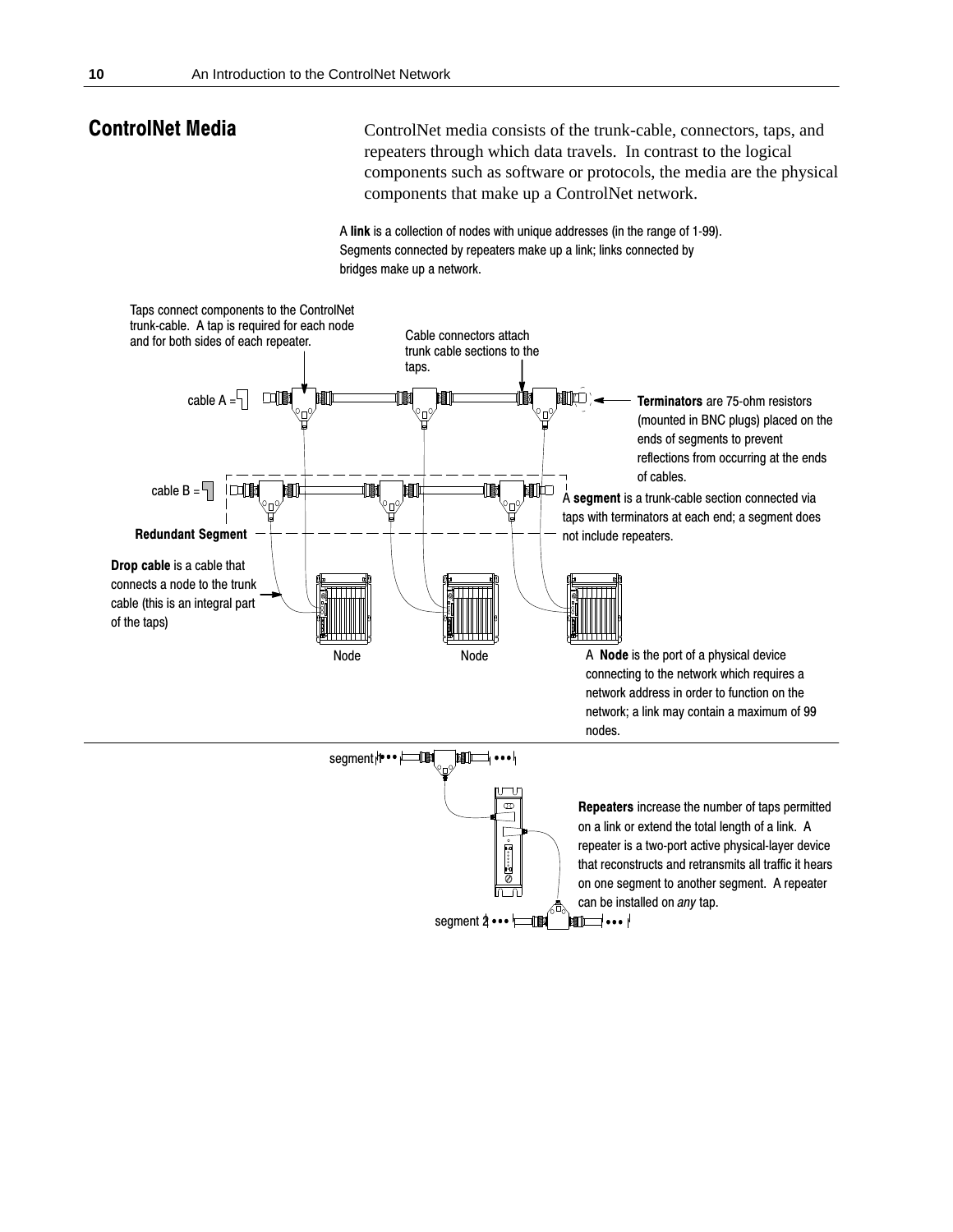# AkntikiCNt Aknœdoli tekn

This chapter discusses how the ControlNet network is configured and maintained. This chapter contains these sections:

| <b>Section</b>                               | Page |
|----------------------------------------------|------|
| Network And Station Management Introduction  |      |
| <b>ControlNet Configuration Manager Node</b> |      |

## **Network And Station Management Introduction**

The ControlNet configuration method prevents any single node from disrupting the network's normal operations. This method includes a common set of operating rules for all nodes:

- all nodes on a link must agree on a common set of network configuration parameters before transmitting **scheduled** or **unscheduled** data
- each connection originator (CO) is required to have specific scheduling information before requesting or transmitting scheduled data
- each connection target (CT) can transmit unscheduled data immediately after power–up and a request from a connected originator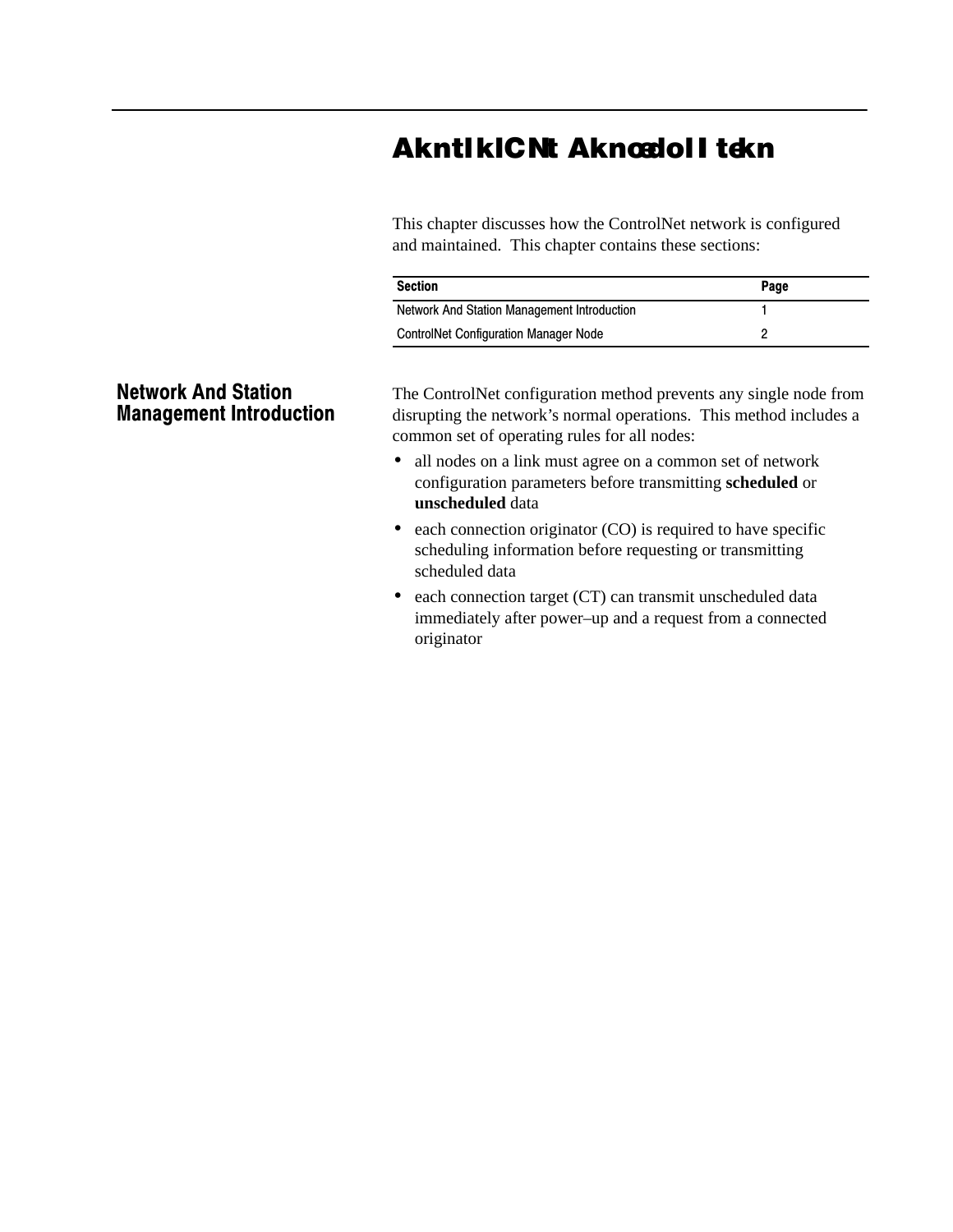## **ControlNet Configuration Keeper Node**

The ControlNet Configuration Keeper node is a device that holds the network parameters and scheduling information in its non-volatile memory for distribution to other nodes.

The **ControlNet Configuration Keeper node** is responsible for maintaining and distributing the network and scheduling information. The Keeper node must hold the network attributes and scheduling information in non-volatile storage, allowing re-distribution after a power-fail event. Every ControlNet link must have a Keeper-capable node to:

- support scheduled traffic
- save and distribute the network parameters and scheduling information





A network may contain more than one Keeper.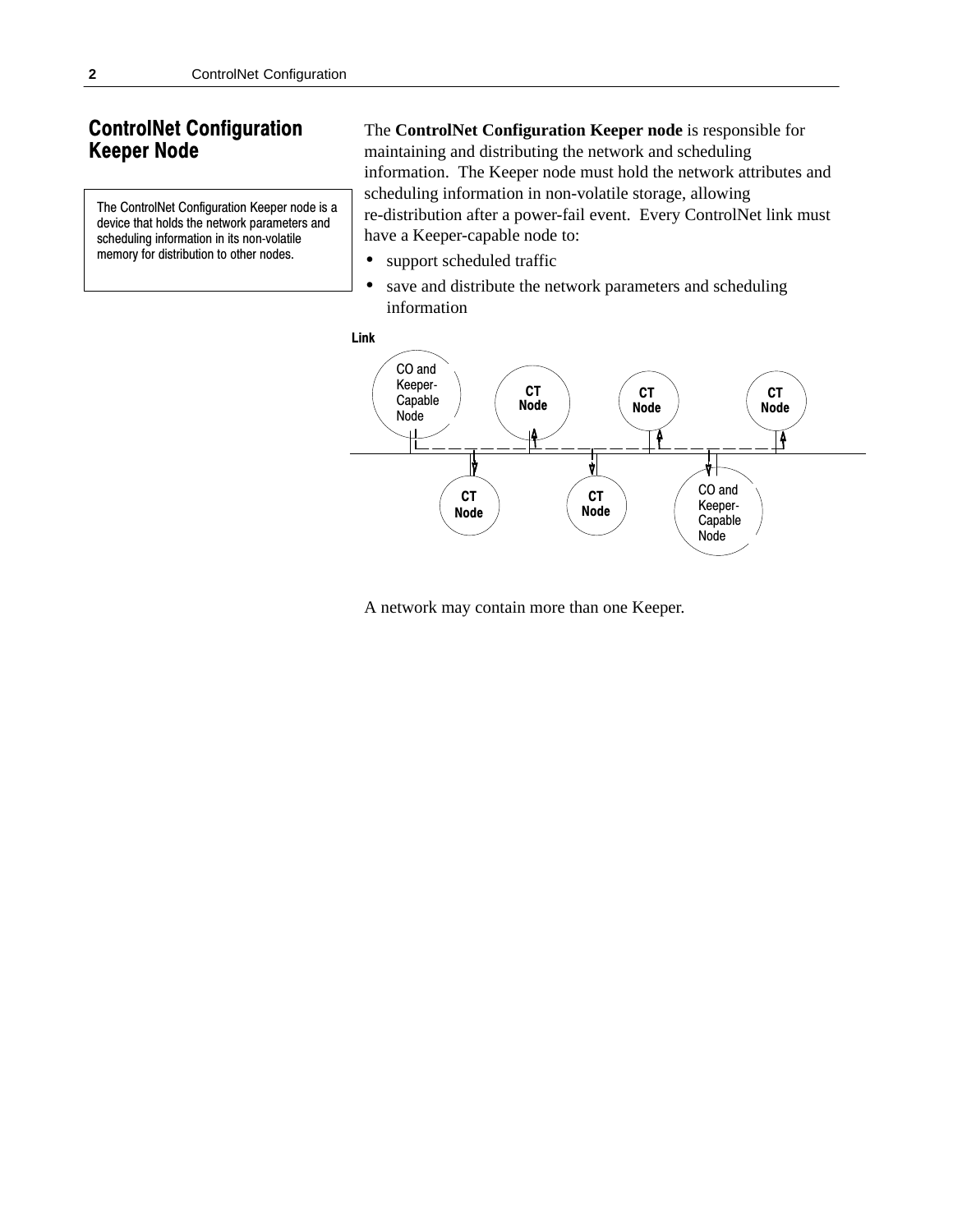# **Aontroll eu Nhwt Idcl Ceelc**

This chapter provides a summary of ControlNet physical media. Also, it provides related specifications and parameters on a general level. This chapter contains these sections:

| <b>Section</b>                               | Page |
|----------------------------------------------|------|
| Overview of Physical Media                   |      |
| <b>Network Specifications And Parameters</b> | 2    |
| Tap Types                                    | 3    |
| <b>Physical Layer Repeaters</b>              | 3    |
| <b>Redundant Media</b>                       | 4    |
| <b>Alternate Network Connection</b>          | 4    |

## **Overview of Physical Media**

The primary physical media for the ControlNet network is coaxial cable. A ControlNet physical network is comprised of this cable and a combination of connecting, transceiving, and terminating devices. Secondary is a fiber optic repeater device and cabling which is available to support long distances, such as building-to-building installation, as well as intrinsically safe environments. The following sections are a general description of the primary physical system, its limitations, and components.

Figure 1.1 illustrates the basic components of ControlNet's physical media.

#### Figure 1.1



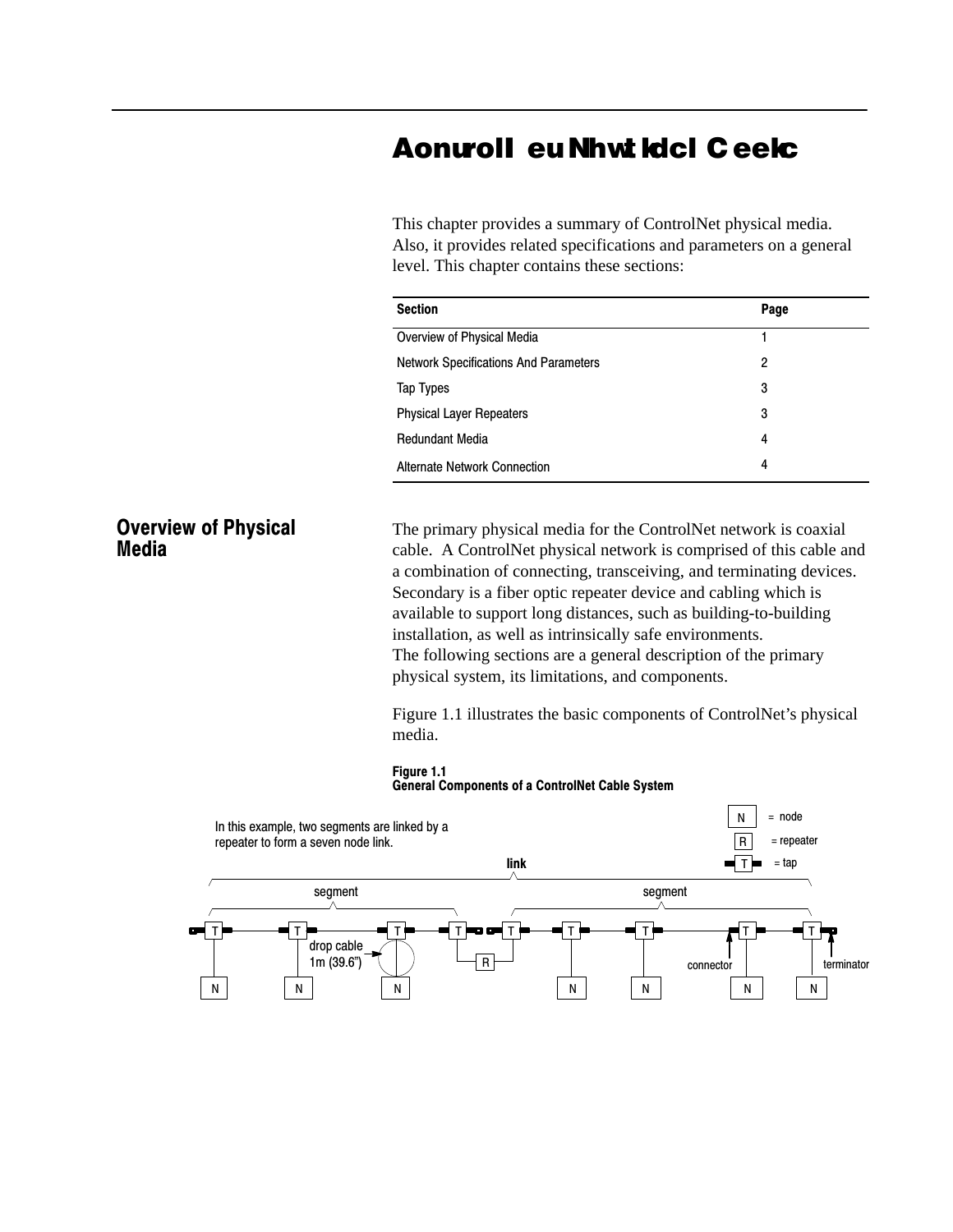## **Network Specifications And Parameters**



**Important:** Networks that stay within the limits detailed in Table 1.A may connect additional nodes at all available NAPs. (See "Alternate Network Connection," on page 4.)

Figure 1.2 graphs the network's physical parameters. It also

#### Table 1.A



| <b>Parameter</b>                               | Limit                                     |
|------------------------------------------------|-------------------------------------------|
| Maximum number of nodes per link               | 99 nodes                                  |
| Maximum number of repeaters in a series (link) | depends on amount of cable used           |
| Data rate                                      | 5.0 MBit/Sec $(1.6 \mu \text{ sec/Byte})$ |
| Undetected error rate                          | < 1 error in 20 years                     |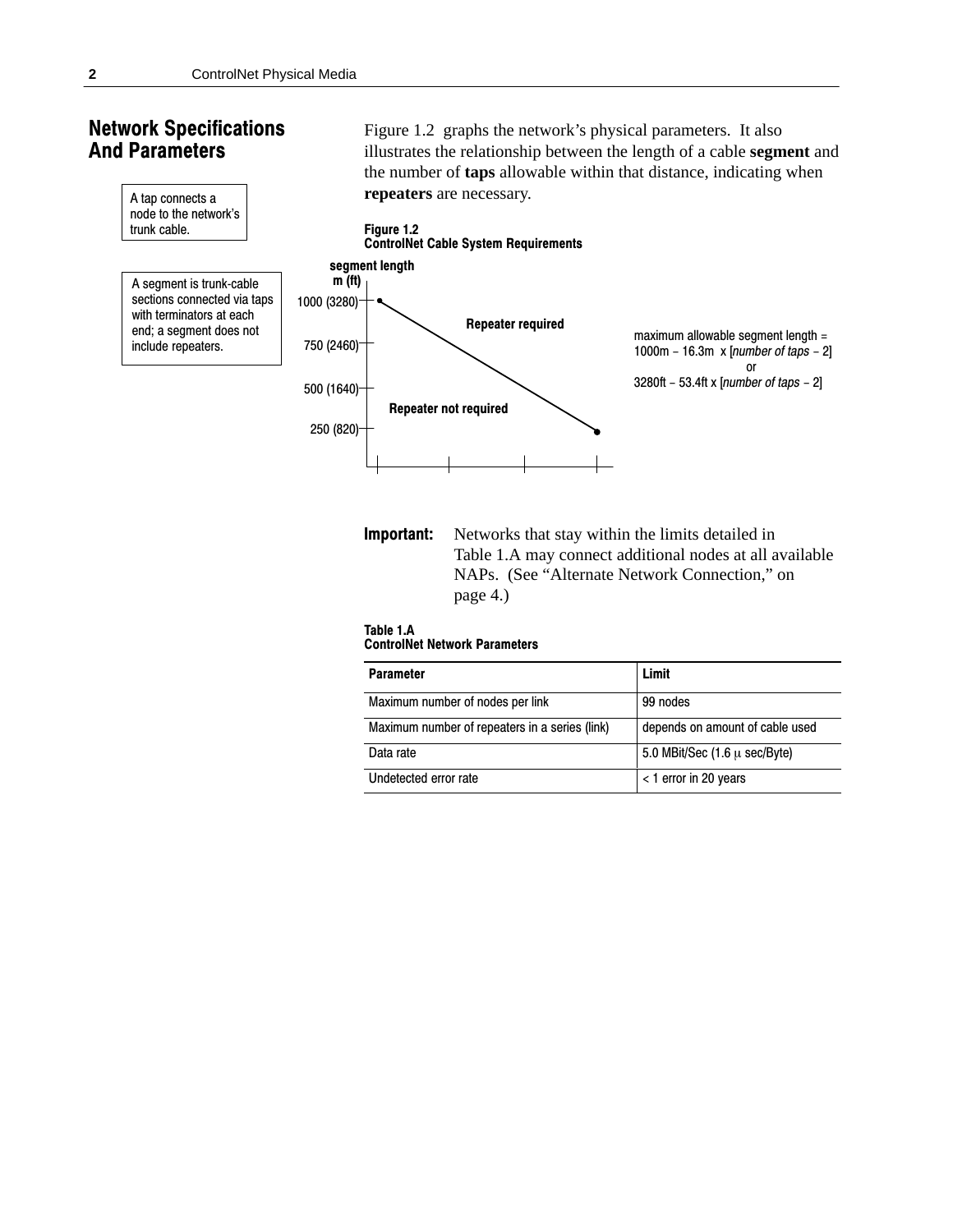## **Tap Types**

The ControlNet network uses a passive tap with four different configurations. The taps' names are derived from the unique combination of their connecting end configurations. The following end configurations and their resulting combinations are shown in Figure 1.3.





# **Physical Layer Repeaters**

Physical layer repeaters extend the length and/or node count of the network when a system requires more than 48 taps per link or a longer cable than specifications allow (reference Figure 1.2). Also, repeaters do not occupy any of the 99 network addresses allowed per link; they do not require an address. (See Figure 1.2, ControlNet Cable System Limitations and Requirements.)

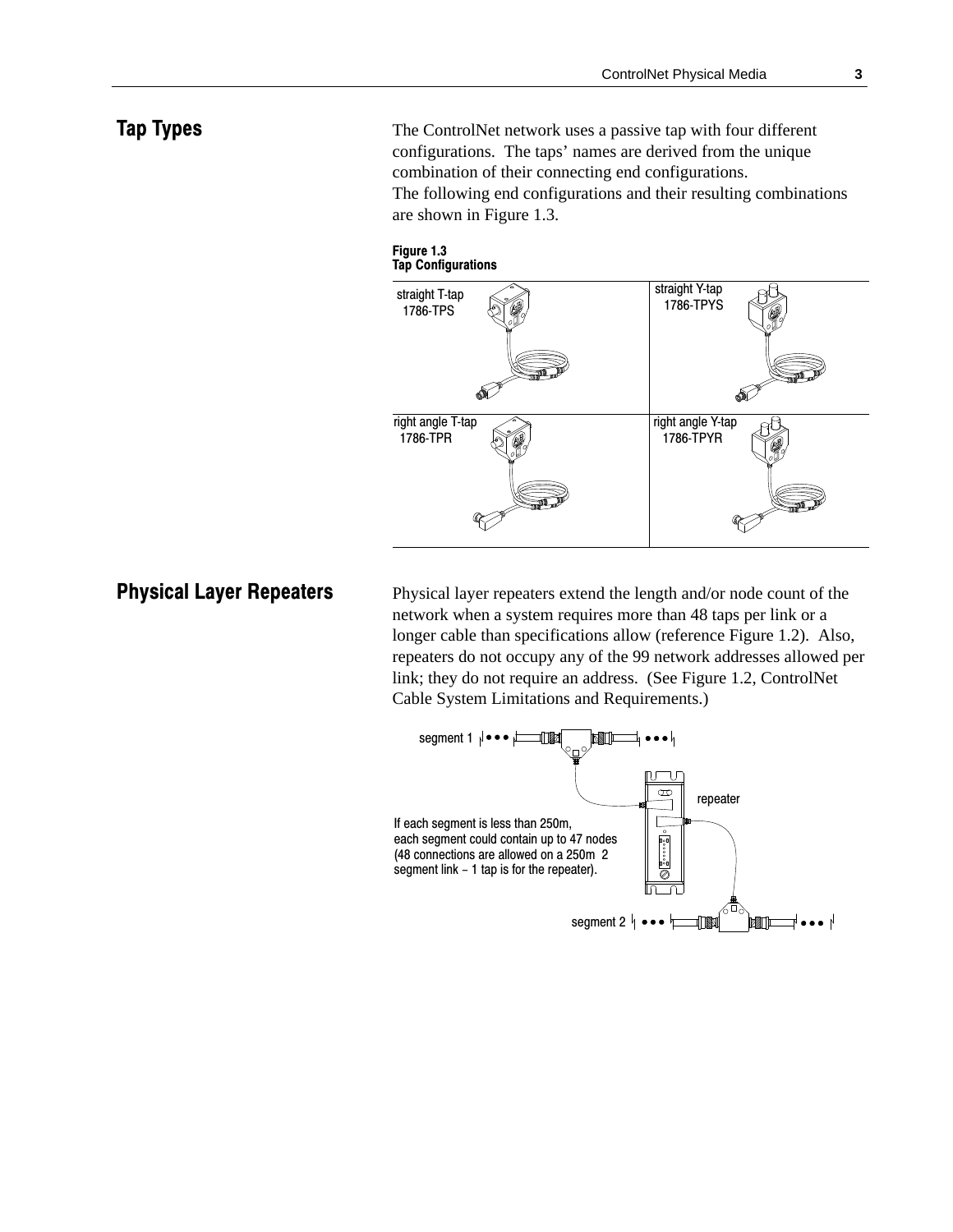## **Redundant Media**



## **Alternate Network Connection**



All ControlNet nodes, except repeaters, are equipped with a Network Access Port (NAP). This feature provides a tapless, full-speed, temporary network connection at every node. Each connection uses a 10-foot modular cable with connectors to access the system's coaxial media. This cable can be extended to a length of 10m.

The ControlNet network provides the option of installing a second

Important: This cable is available as catalog number 1786-CP.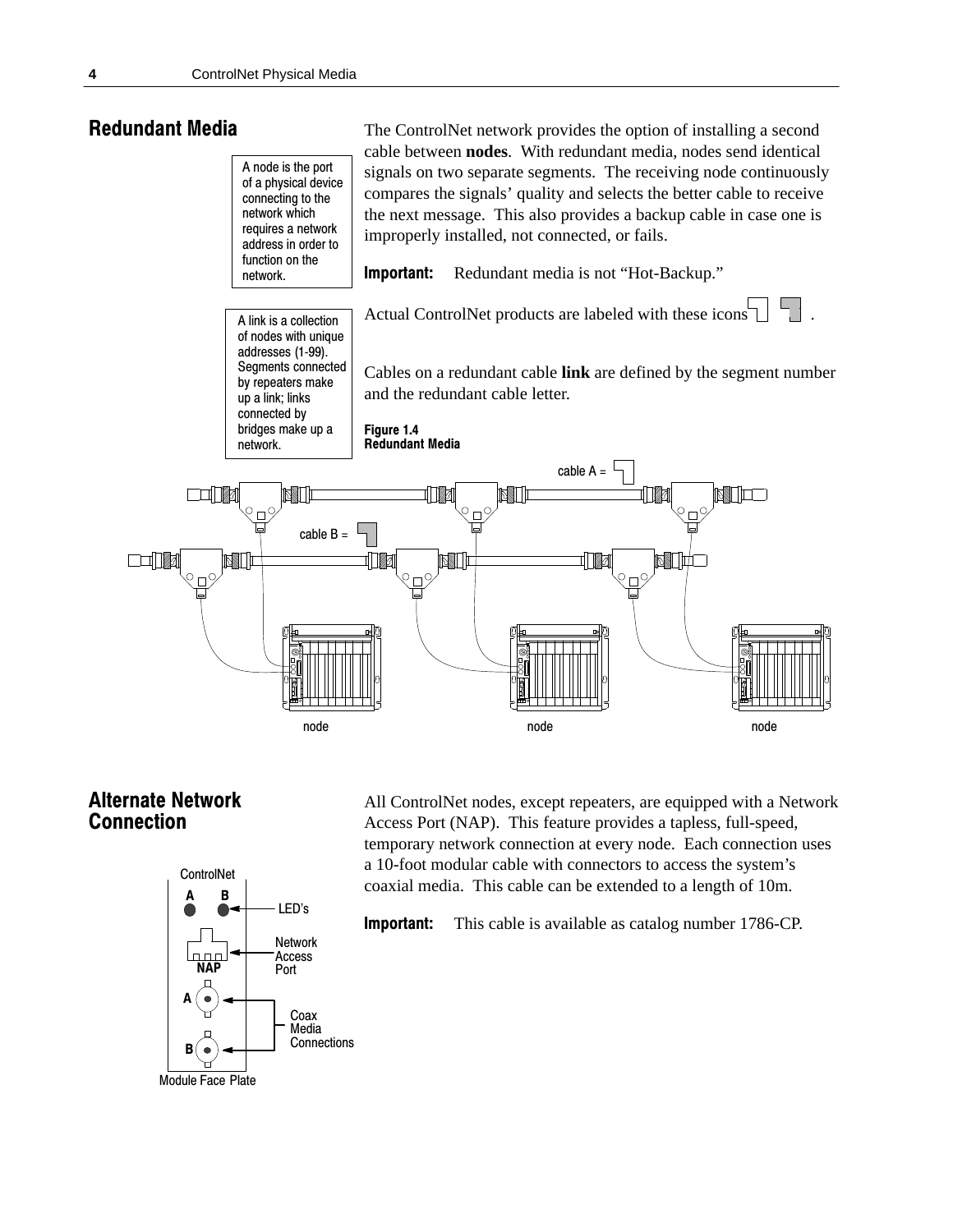#### **AkntlkeCct A** k ondN tdkn

This chapter presents the fundamentals of ControlNet connections. It contains these sections:

| <b>Section</b>                          | Page |
|-----------------------------------------|------|
| <b>ControlNet Network Packet Format</b> |      |
| Connections                             |      |
| The Producer/Consumer Model             |      |

When a node sends data over the ControlNet network, it packages that data into a **MAC frame**. Each MAC frame can contain multiple **LPackets** which are transmitted together. (See Figure 1.1.)



## **ControlNet Network Packet Format**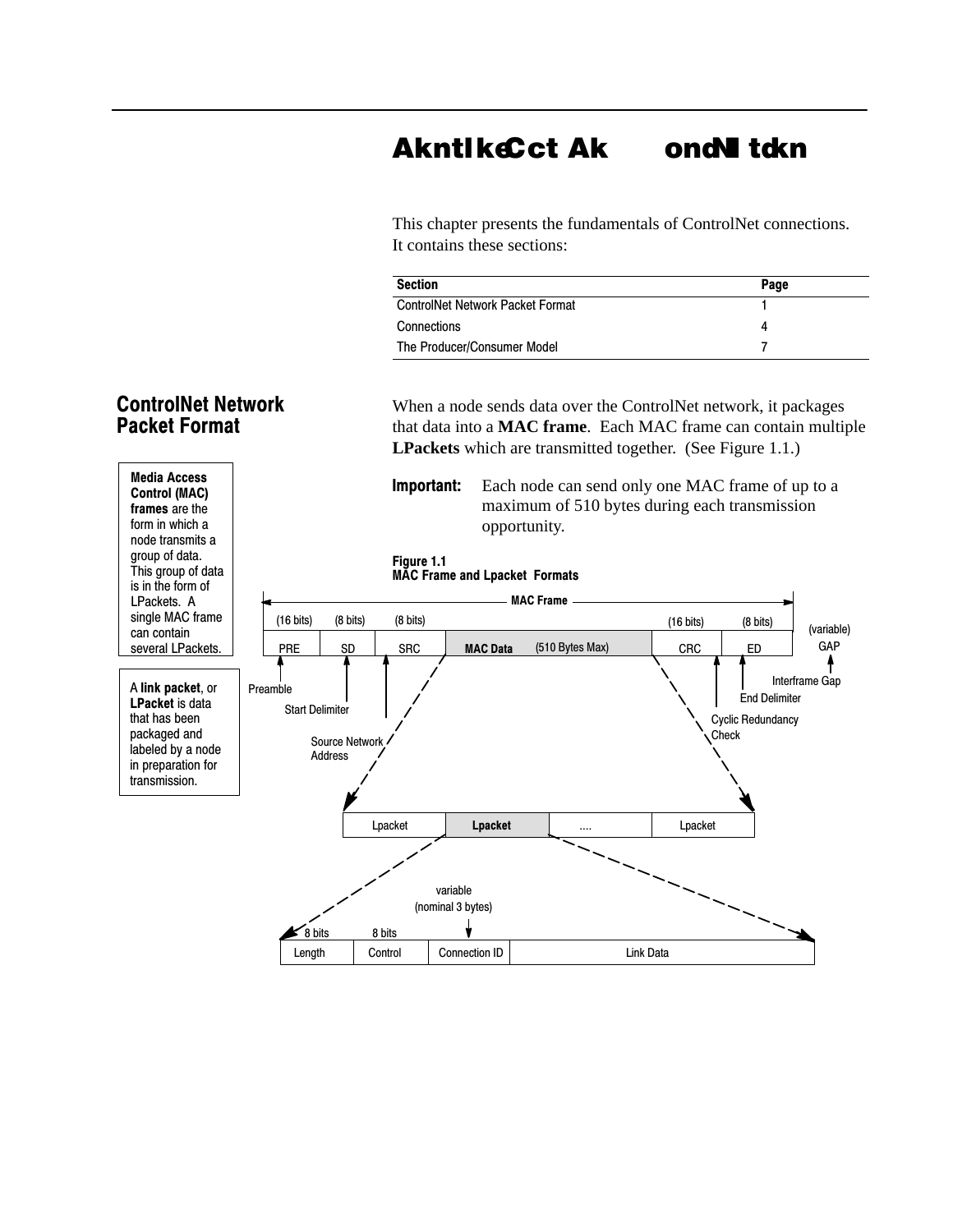## **MAC Frame Format**

The following items are inserted into MAC frames before transmission on the ControlNet network:

- preamble  $\bullet$
- start delimiter  $\bullet$
- $\bullet$ source network address
- **CRC**  $\bullet$
- end delimiter  $\bullet$

The network address is written to a register in the ASIC. Once this is done, the system needs to provide only the contents of the MAC data. The MAC frame allows several pieces of information, called Lpackets, to be sent in a single transmission. Each Lpacket within the MAC data field could be destined for different consumers. (See Figure 1.2.)

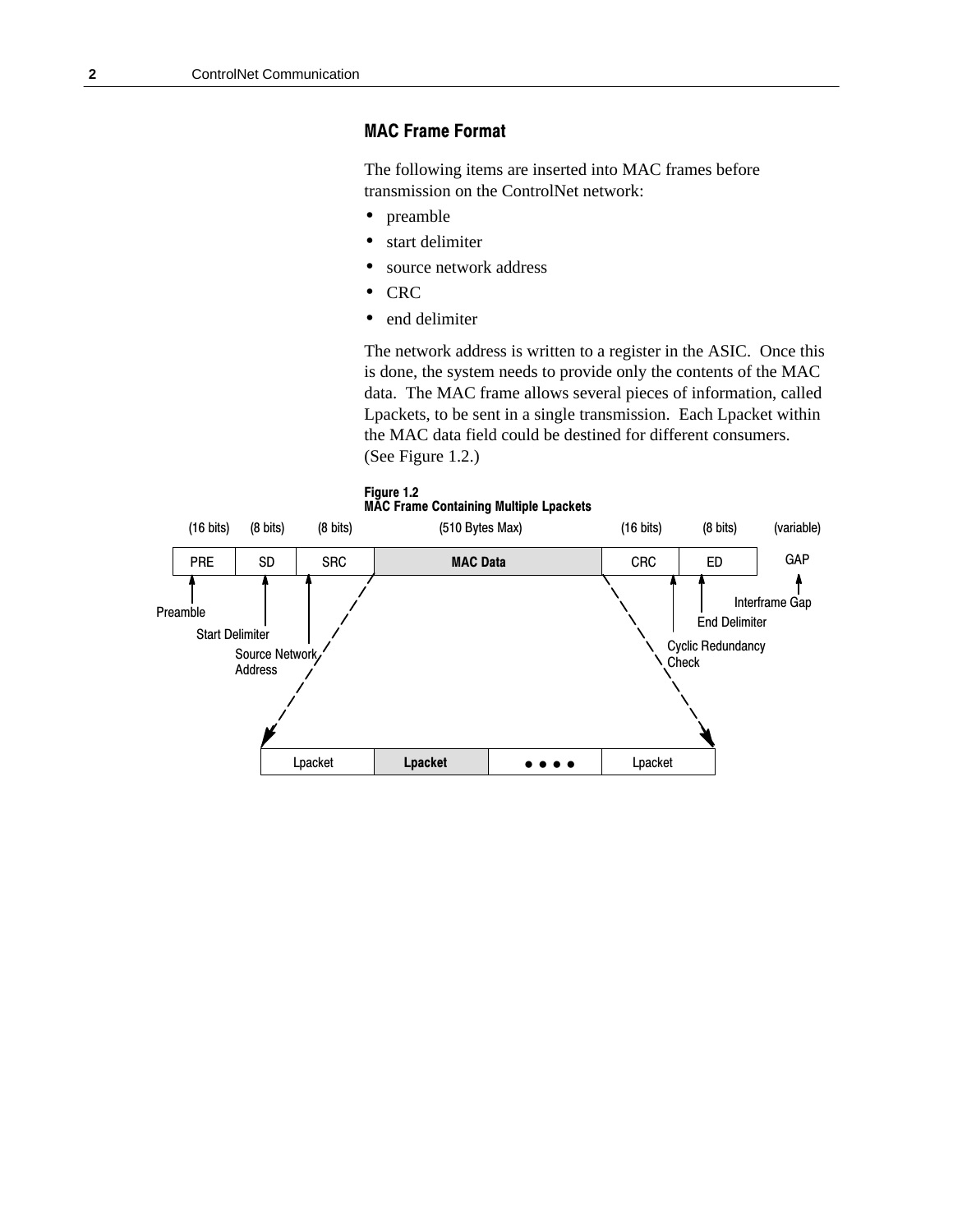### **Lpacket Format**

A **connection ID (CID)** is a numeric identifier on a network. It names the information to follow.

As shown in Figure 1.2, the MAC data field can contain several Lpackets, which are the packets of interest to a user's application. Each Lpacket contains a single piece of application information destined for one or more nodes on the network. Packets sent or received on the physical wire contain data of interest to the application layers as well as a **connection ID** (**CID**), control byte, and length byte. (See Figure 1.3.) An application uses the CID to determine whether or not a particular Lpacket contains the data it needs.

| Figure 1.3<br><b>LPacket Format</b> |                     |
|-------------------------------------|---------------------|
|                                     | either 2 or 3 bytes |

| 8 bits | 8 bits  |               |           |
|--------|---------|---------------|-----------|
| Length | Control | Connection ID | Link Data |

The CID is an identifier or name automatically created by ControlNet nodes. A CID is a shorthand method for referring to a particular object message. In the figure above, the CID can be one of two formats:

- fixed connection ID (2 bytes)
- general connection ID (3 bytes)

A **Fixed Connection ID** is two bytes long and contains a *service code* and *destination network address byte.* (See Figure 1.4.) The code byte is used to indicate the service required, while the destination byte indicates to which network address it is to be delivered.

| Figure 1.4 |                         |
|------------|-------------------------|
|            | <b>Fixed CID Format</b> |

| Length | Control         | <b>Connection ID</b>                  |
|--------|-----------------|---------------------------------------|
|        |                 | 2 bytes<br>Fixed connection ID        |
|        | Service<br>Code | <b>Destination</b><br>Network Address |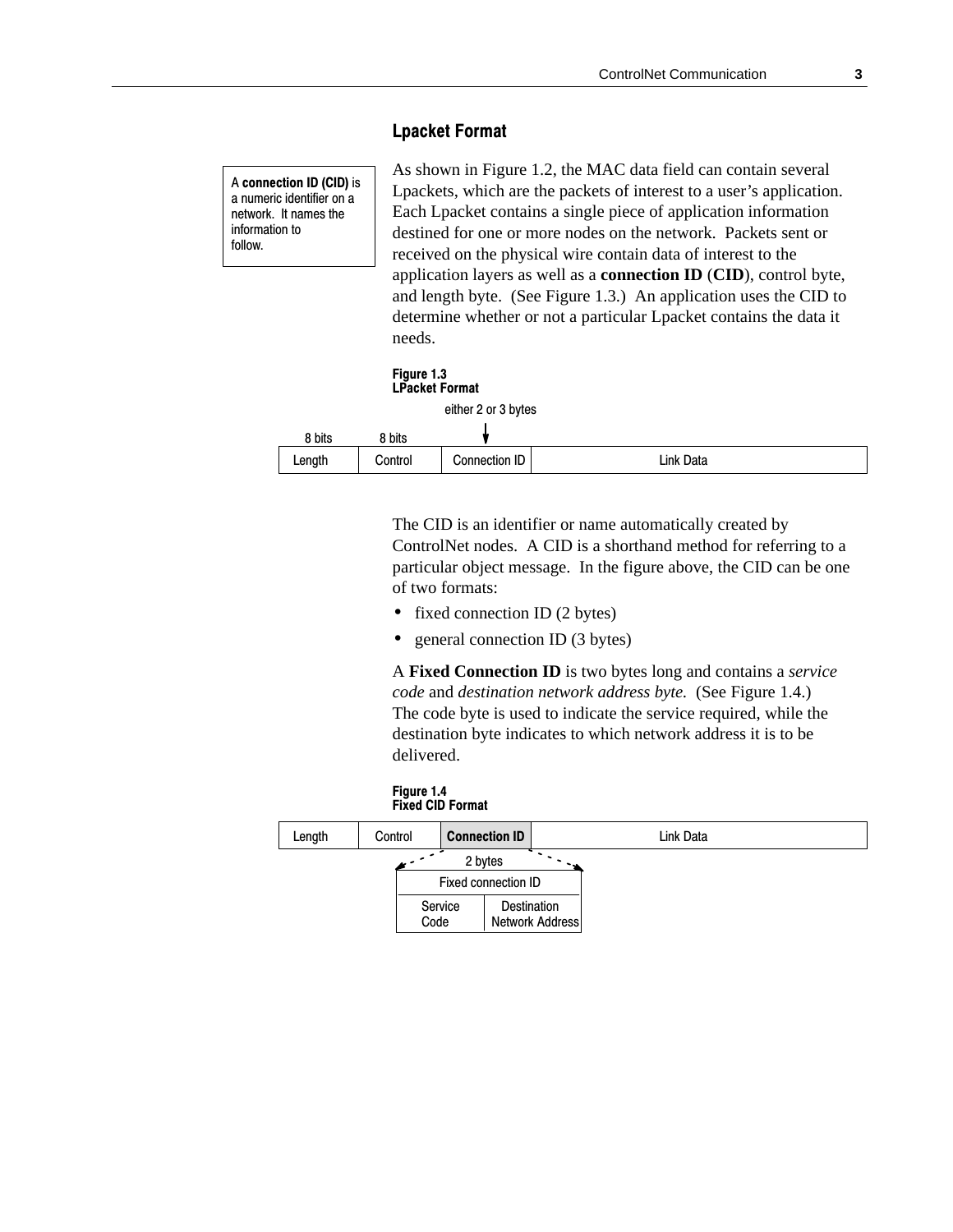A **General Connection ID** is three bytes long and contains a number used to identify a specific data packet. (See Figure 1.5.) A general CID must be a unique value on any ControlNet network.



## **Connections**

In some ways, a ControlNet connection can be compared to a telephone circuit. When you place a call, the telephone system selects a path for your call and sets up each switching station in the route to handle it. As long as the call continues, the resulting *virtual circuit* remains open, carrying data or voice traffic. In the telephone system, a single call can traverse multiple and different-type links. Through all of this, the connection appears the same to both the caller and the party called: sound in one end becomes sound in the other.

A connection also provides a path between two end points. Once the connection manager determines the virtual circuit, the route between end points is fixed. (See "Connection Manager," on page 7.) The end points of connections are *applications* that need to share data. Figure 1.6 illustrates a virtual circuit that traverses one or more intermediate nodes between the source and destination.

**Important:** The terms *source* and *destination* imply that a connection has been established and currently exists.

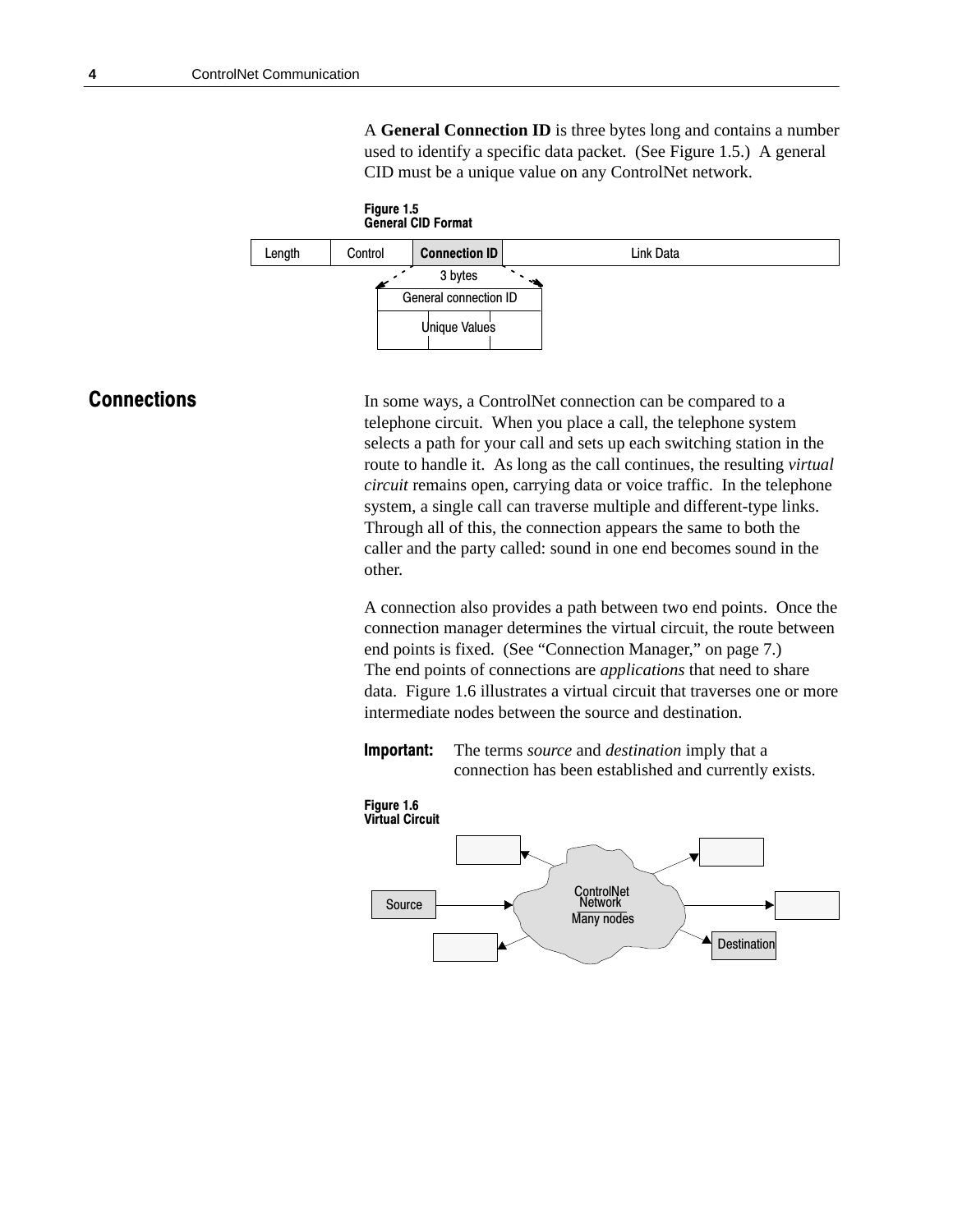### **Establishing a Connection**

Every node contains the following:

- Unconnected Message Manager (UCMM)
- Message Router (MR)
- Connection Manager (CM)
- ControlNet Object
- Identity Object (ID)

A connection does not yet exist. Purpose of contact is to set up a connection.



In addition, a connection originator node contains a Connection Scheduler (CS) Object

The following sections about establishing a connection provide:

- a brief functional description on each connection object listed above
- a graphic as well as written explanation of how these components interact while a connection is initiated and established

#### **Unconnected Message Manager (UCMM)**

The UCMM facilitates the exchange of information used to establish, open, or close a connection between applications. In addition, it is used to convey non-repetitive, non-time critical data on a single link. To establish a connection, the Connection Manager provides the UCMM with the network address and path to the target node. Once the connection is established, the address and path are no longer required. Opening the connection establishes a CID, which will be used to exchange application information.

As shown in Figure 1.7, each message the UCMM receives is forwarded to the Message Router where it is analyzed and sent to its specified function or object. The UCMM keeps a transaction record of each message received so that a reply can be sent to the proper location. Open and Close connection request messages are always sent via the UCMM. In addition, the UCMM provides:

- duplicate detection
- automatic retries
- message time-out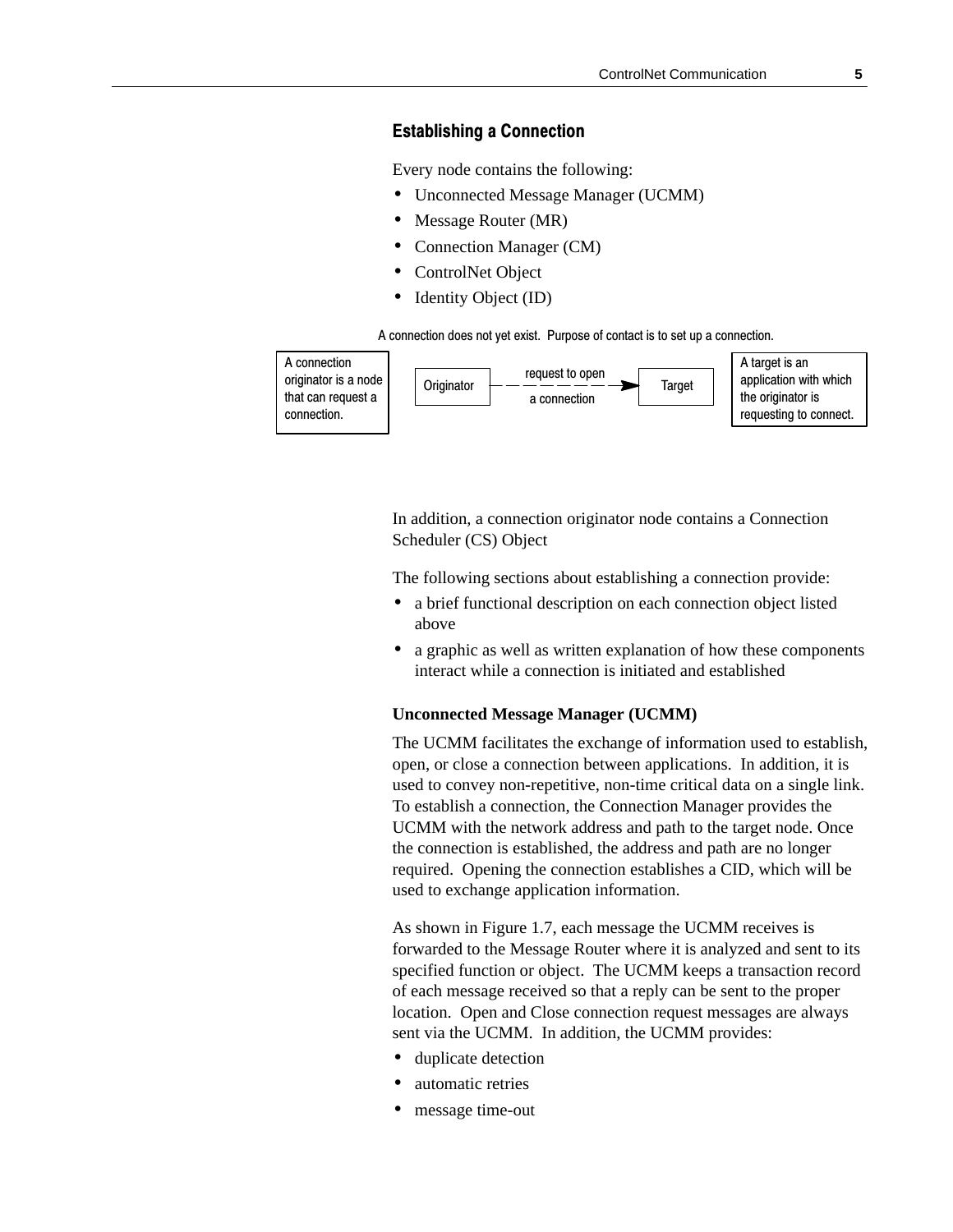

Figure 1.7 **UCMM and Message Router Interaction** 



#### **Message Router**

The Message Router (MR) allows an application to open connections to multiple objects within the same node. It acts much like an internal switchboard for a node's objects. Other nodes may establish a connection with the MR through the UCMM and connection manager. Figure 1.8 is an example of how the MR functions.





- **1.** The MR determines which object is to perform the specified service by interpreting the identifying portion of the message.
- **2.** The message is forwarded to the destination object.
- **3.** A response from the destination object for the requesting object is received.
- **4.** The MR forwards the response to the requesting object via an established connection.
- Important: Connections can be created without a MR connection; a messaging connection to the MR is only mandatory when the originating application requires access to multiple internal objects through the same connection.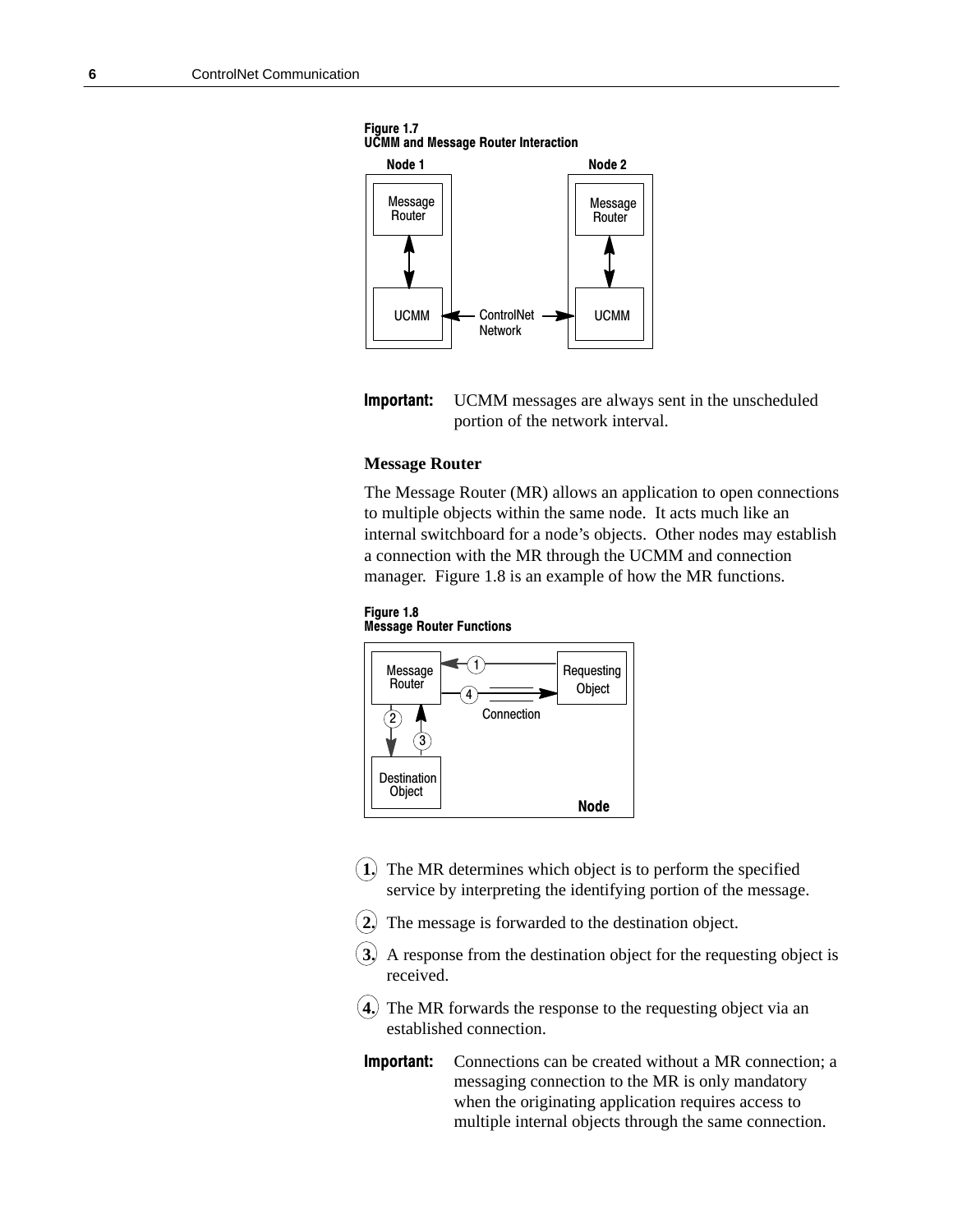#### **Connection Manager**

The Connection Manager (CM) allocates internal resources necessary for each connection. Connection requests are originated by:

- other nodes via the UCMM
- an application on a node

Figure 1.9 is an example of how the the CM of a target node functions upon receiving a connection request by an originating node.





- **1.** The originator's UCMM contacts the target's UCMM with a connection request.
- **2.** The request is routed through the target's MR to the CM.
- **3.** The CM allocates the needed resources.
- **4.** A connection is made to the originator node.

## **The Producer/Consumer Model**

The ControlNet network uses the *Producer/Consumer* model to exchange application information. This model is the basis for understanding all ControlNet transactions. The following builds a producer/consumer model by discussing its basic components:

- object messages
- connection ID (CID)
- producer/consumer connection types
- transport services
- transport connection types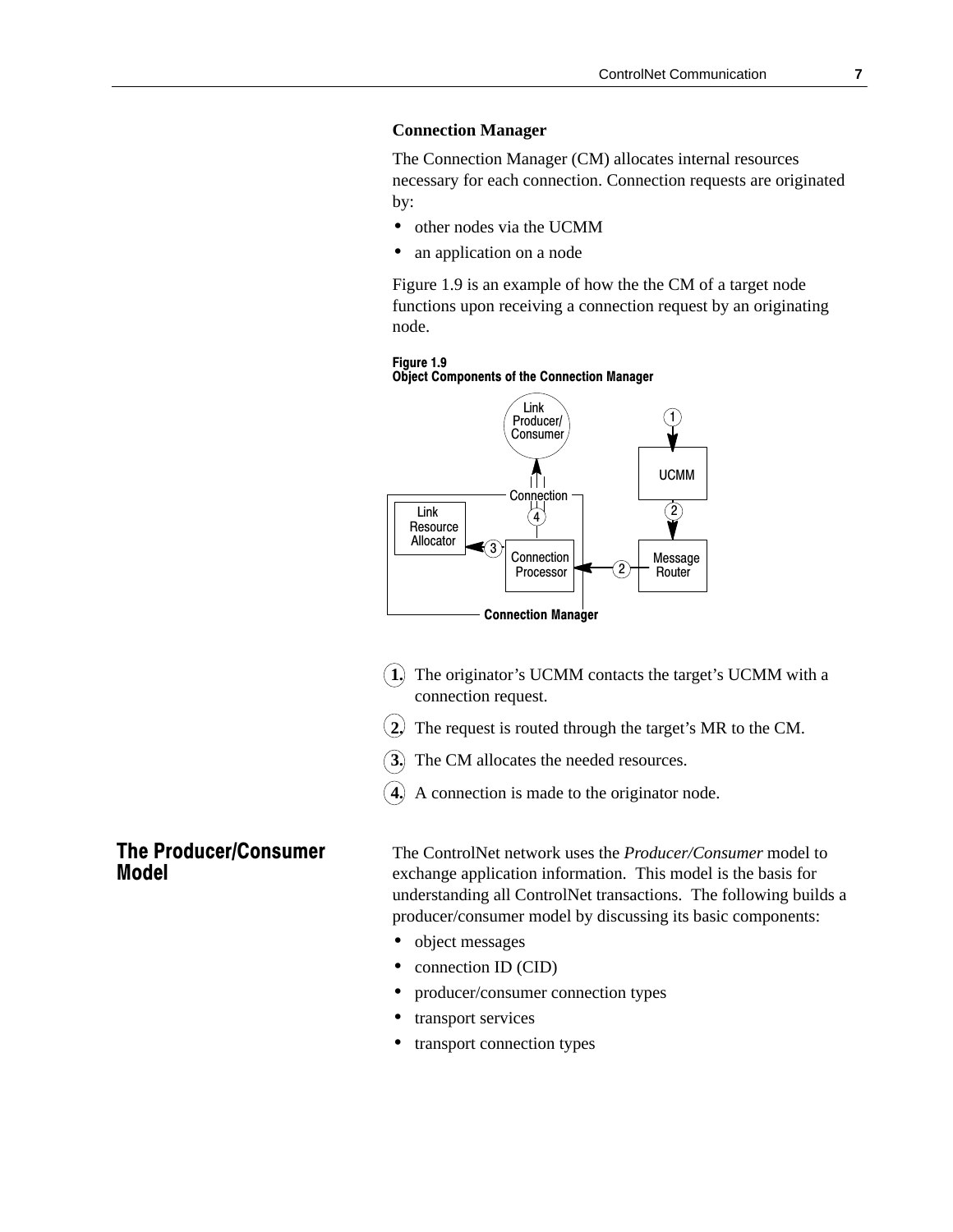### **Object Messages**

An object message is a piece of information that interests one or more nodes on the network.

In the ControlNet network's Producer/Consumer model, **object messages** are used to exchange information. An object message is a piece of information that interests one or more nodes on the network. It carries a value or set of values with a description of the value's meaning. The ControlNet network transfers object messages between producers and consumers to convey information.

The network view of messages, shown below, is simplified to facilitate minimal processing, high performance, and small code-requirements. It contains only that part of an object's value that changes with time.





A consumer is a receiving node.

Nodes watch for certain CIDs transmitted by **producer** nodes. Once a node recognizes a CID, it *consumes* the message, therefore becoming a **consumer**. The network assumes that each object message has exactly one meaning but may have one or more consumers.

#### **Producer/Consumer Connection Types**

The concept of one producer and one consumer, illustrated in Figure 1.10, is known as a *point-to-point* connection.





The concept of more than one consumer per message, or *multicast*, is shown in Figure 1.11. The dashed arrow represents an object message. In Figure 1.11, Node 1 *produces* a message on the network. Nodes 4, 7, and 8 *consume* the message. Nodes 2, 3, 5, and 6 see the message but are not interested in it and do not consume that message.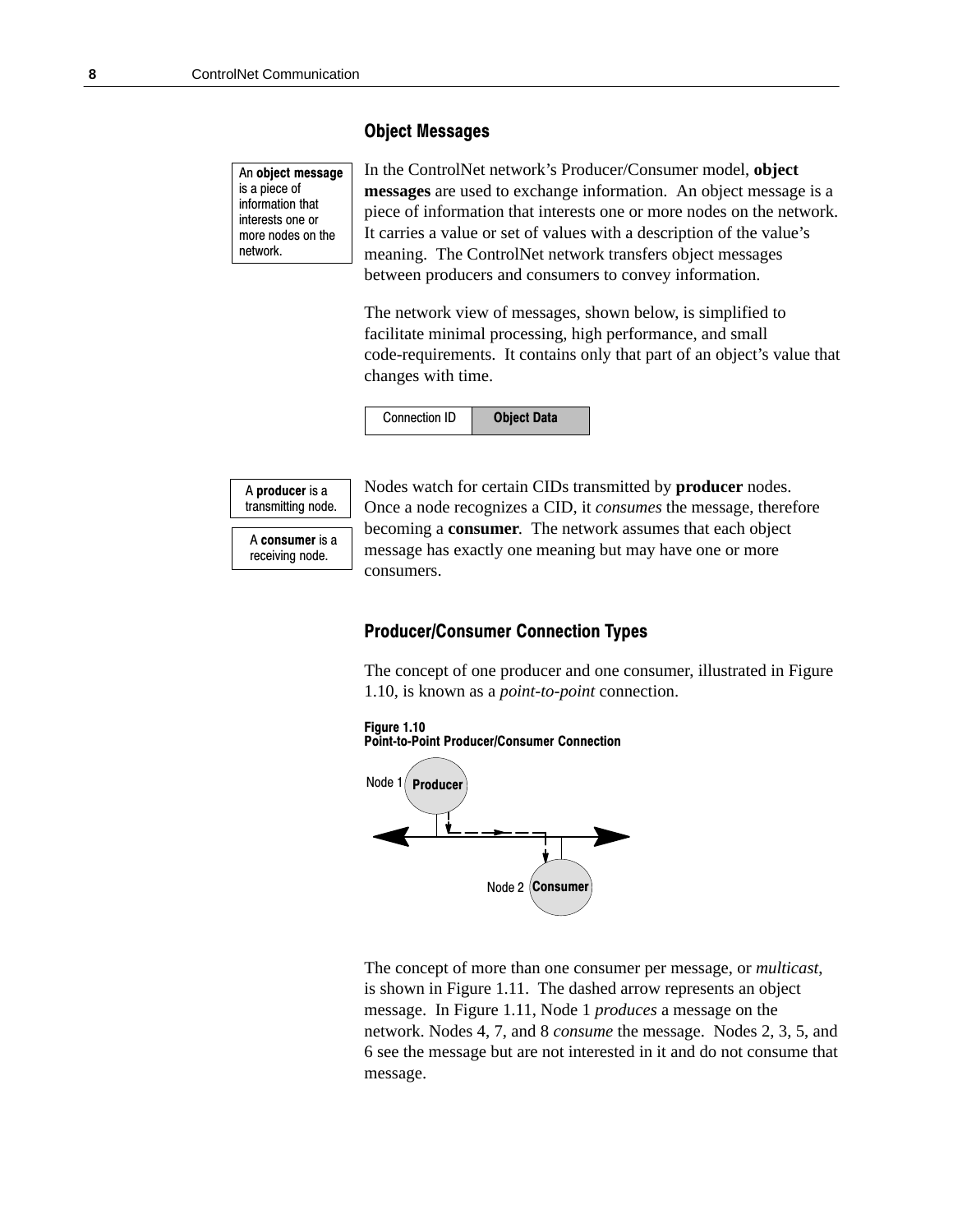

**Important:** Nodes can be producers, consumers, or both. For example, in Figure 1.12, Node 4 may want to send an object message to Node 3 based on the information it just consumed from Node 1.





### **Transport Services**

Table 1.A lists the two general-purpose transport classes that have been defined for the ControlNet network. Each transport class provides a different level of service. It is these services that allow communication between applications. Transport classes with higher numbers incorporate and build upon the functions of lower transport classes. The originating application must determine which transport class best suits its needs for a particular data transfer.

| Table 1.A                |  |
|--------------------------|--|
| <b>Transport Classes</b> |  |

| <b>Class Number</b> | <b>Class Name</b>   |
|---------------------|---------------------|
|                     | Duplicate detection |
|                     | Verified            |

#### **Transport Class 1 (T1)**

Transport class 1 is illustrated in Figure 1.13. Class 1 provides the minimum level of service only, duplicate data detection.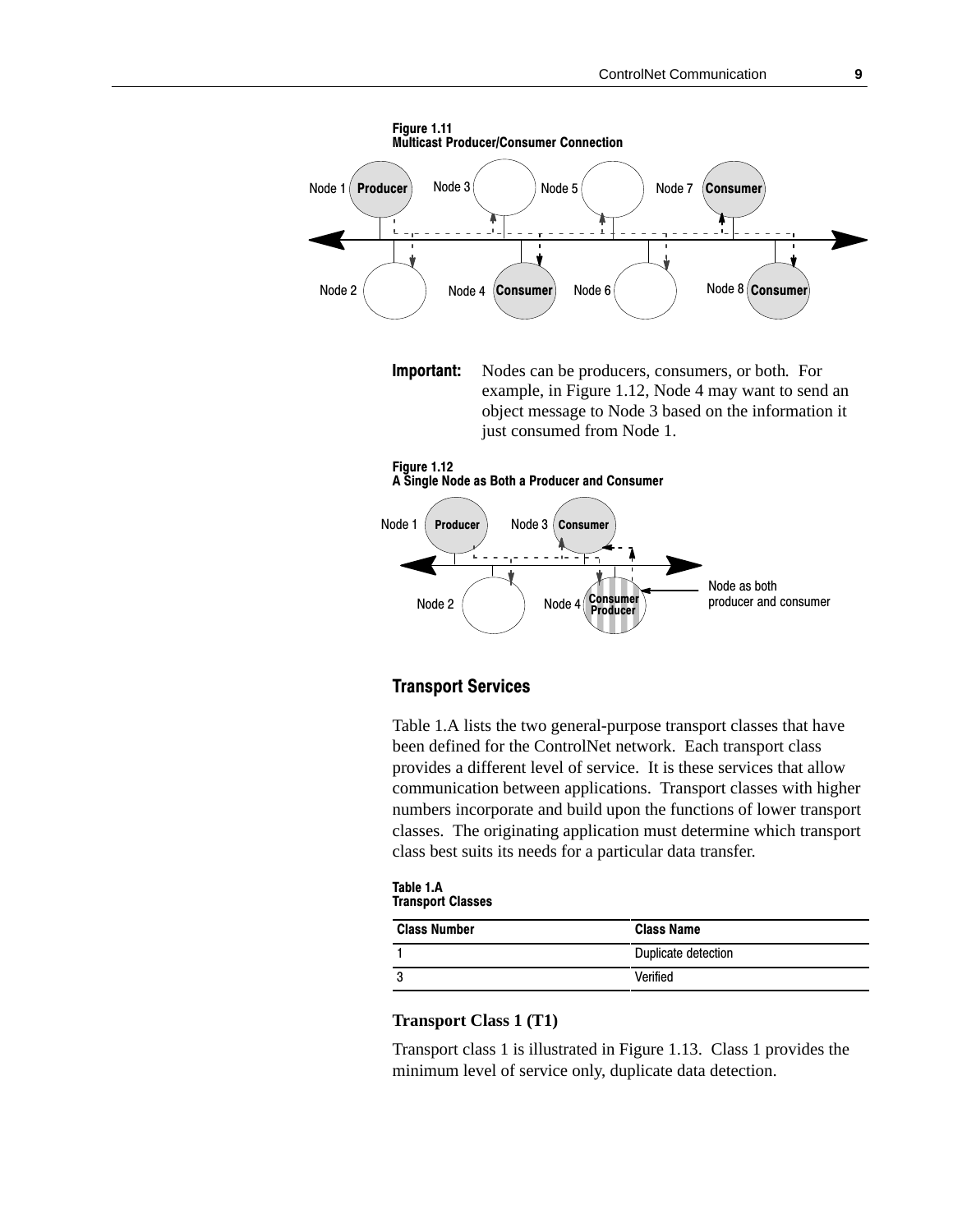

Figure 1.14 illustrates transport classes 3. Class 3 provides data verification.





## **Transport Connection Types**

The ControlNet network supports two types of connections:

 $\blacksquare$  . The contract of the contract of the contract of the contract of the contract of the contract of the contract of the contract of the contract of the contract of the contract of the contract of the contract of the

- *point-to-point* connections use one producer and only one consumer. No additional connections can be added.
- *multicast* connections allow one producer of data with more than one consumer.

Both types of connections can be defined further by the application, depending on the particular services that application requires.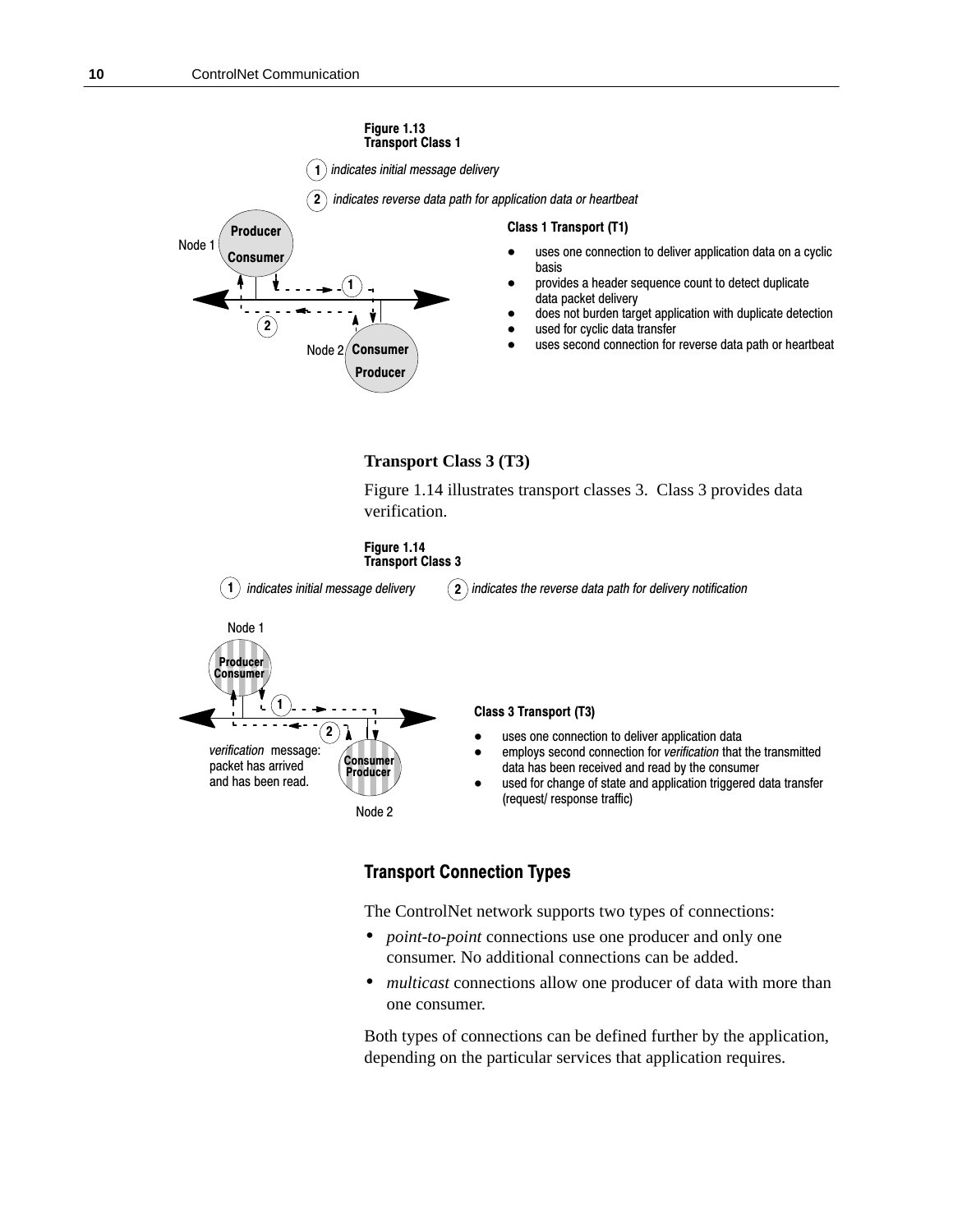#### **Point-to-Point Class 1**

Figure 1.15 illustrates a point-to-point connection between applications. In this example, data is simply sent from one application to another. No services other than data delivery and duplicate detection are provided by class 1. This type of connection is commonly used for cyclic I/O data transfers (class 1).

#### Figure 1.15 **Point-to-Point Connection Using Transport Class 1**

1) indicates initial message delivery I

Connections within the dashed line boxes are logical. Connections outside the dashed line boxes are physical.

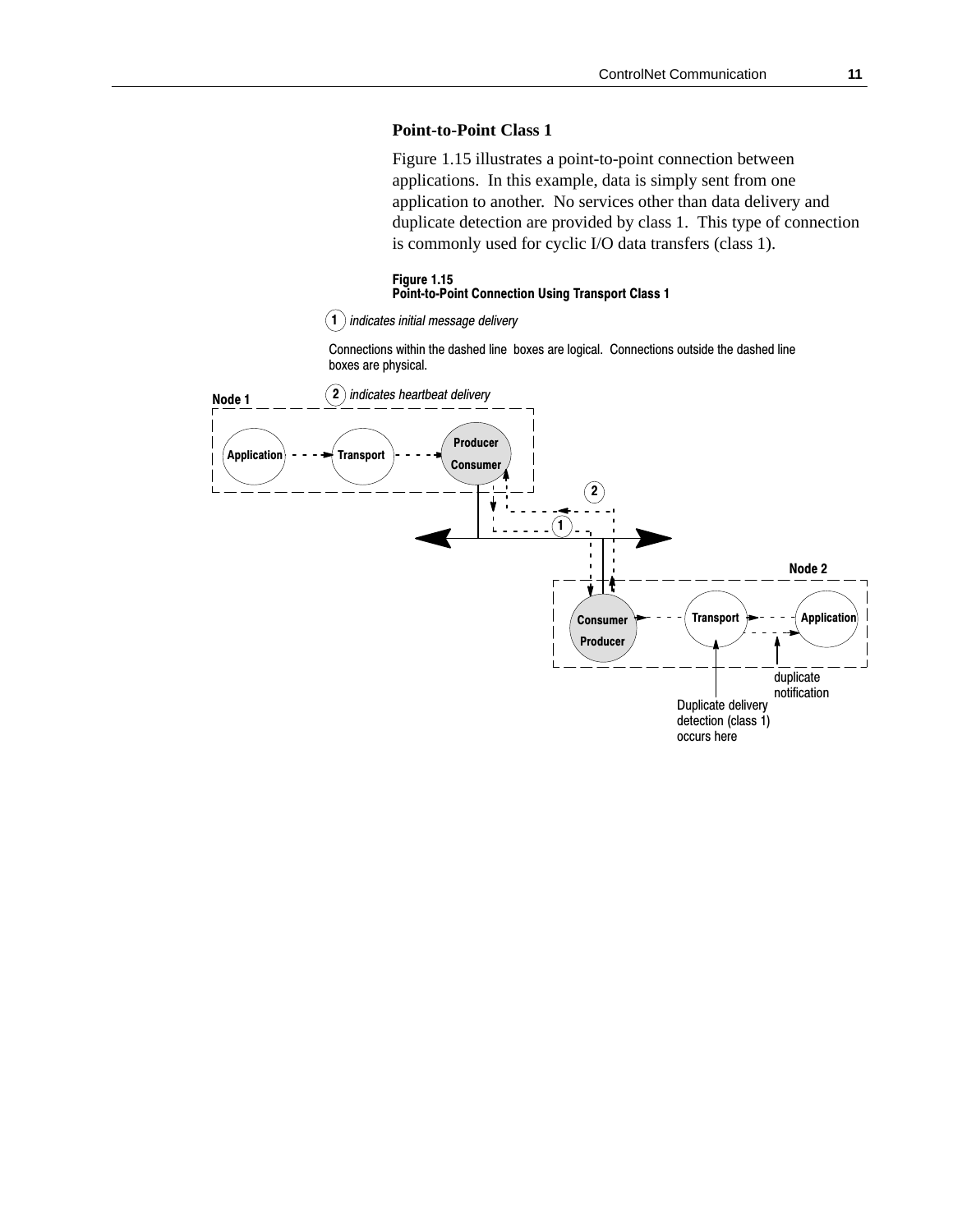



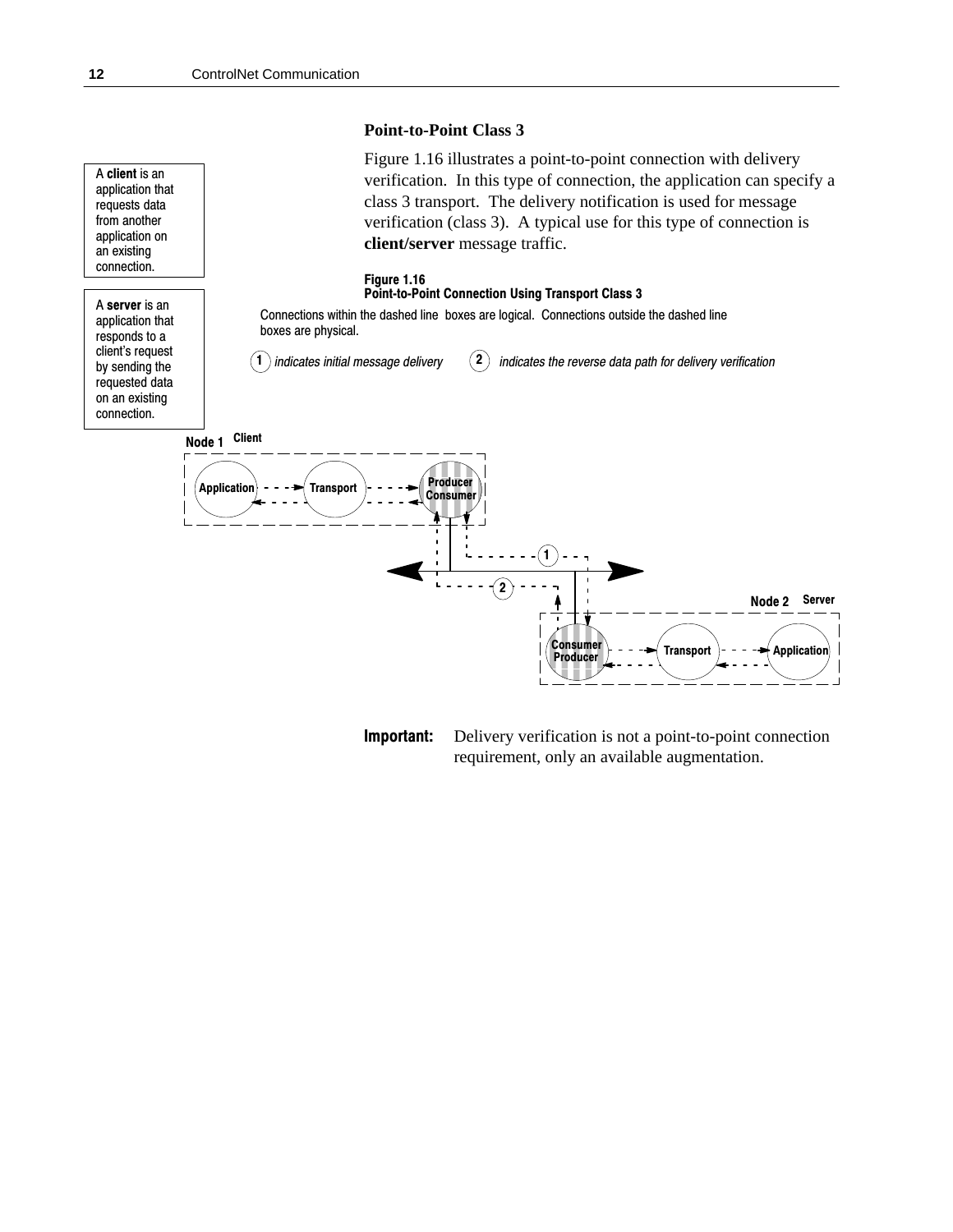#### **Multicast Class 1**

Figure 1.17 illustrates a multicast connection that can be defined further as class 1 by the application. This example is similar to Figure 1.15. The application may specifies that duplication detection is required. A common use for this type of multicast connection could be an adapter sending inputs to multiple scanners.

#### Figure 1.17 **Multicast Connection Using Transport Class 1**

1) indicates initial message delivery l

Connections within the dashed line boxes are logical. Connections outside the dashed line boxes are physical.

 $2)$  indicates heartbeat delivery

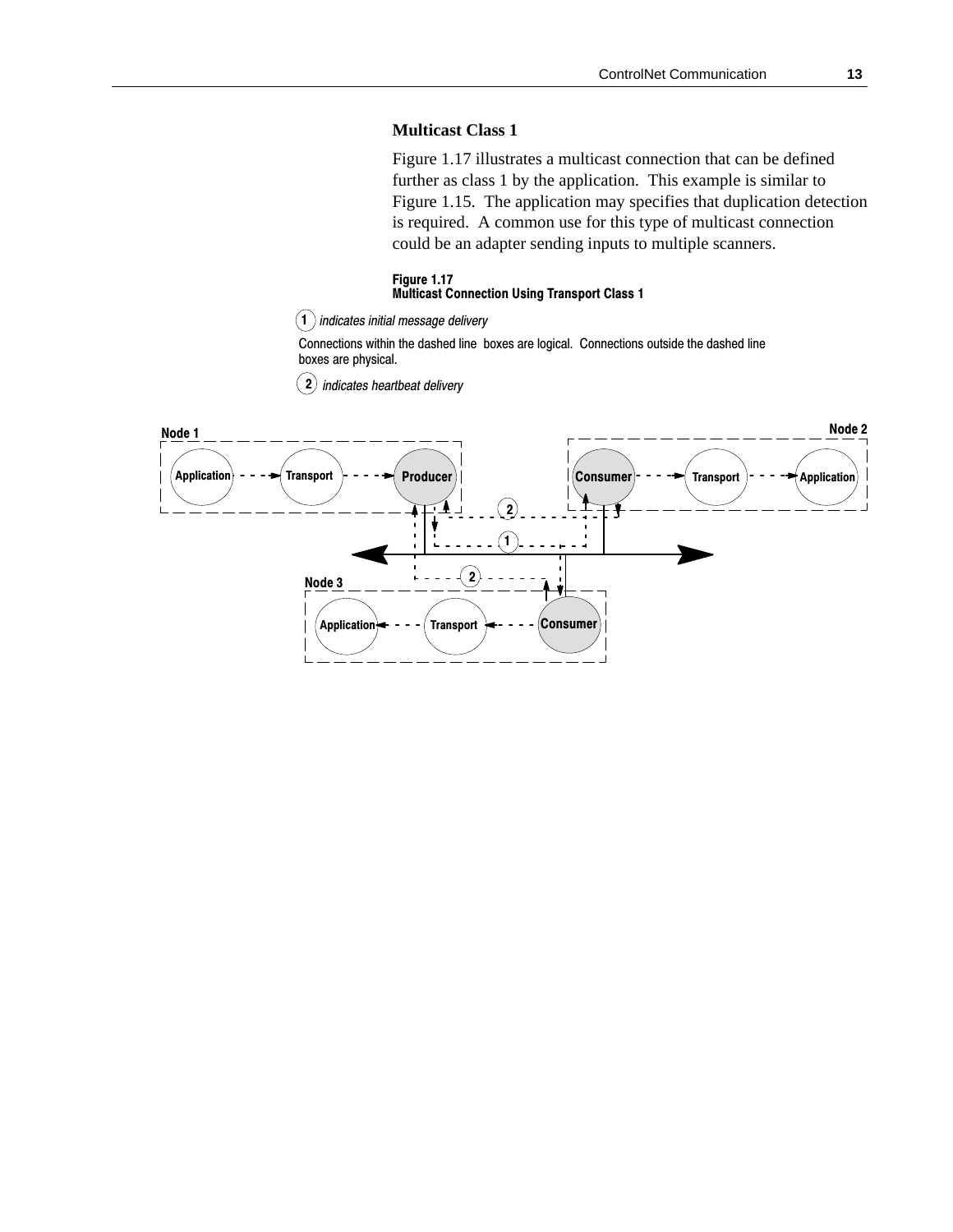# **Notes:**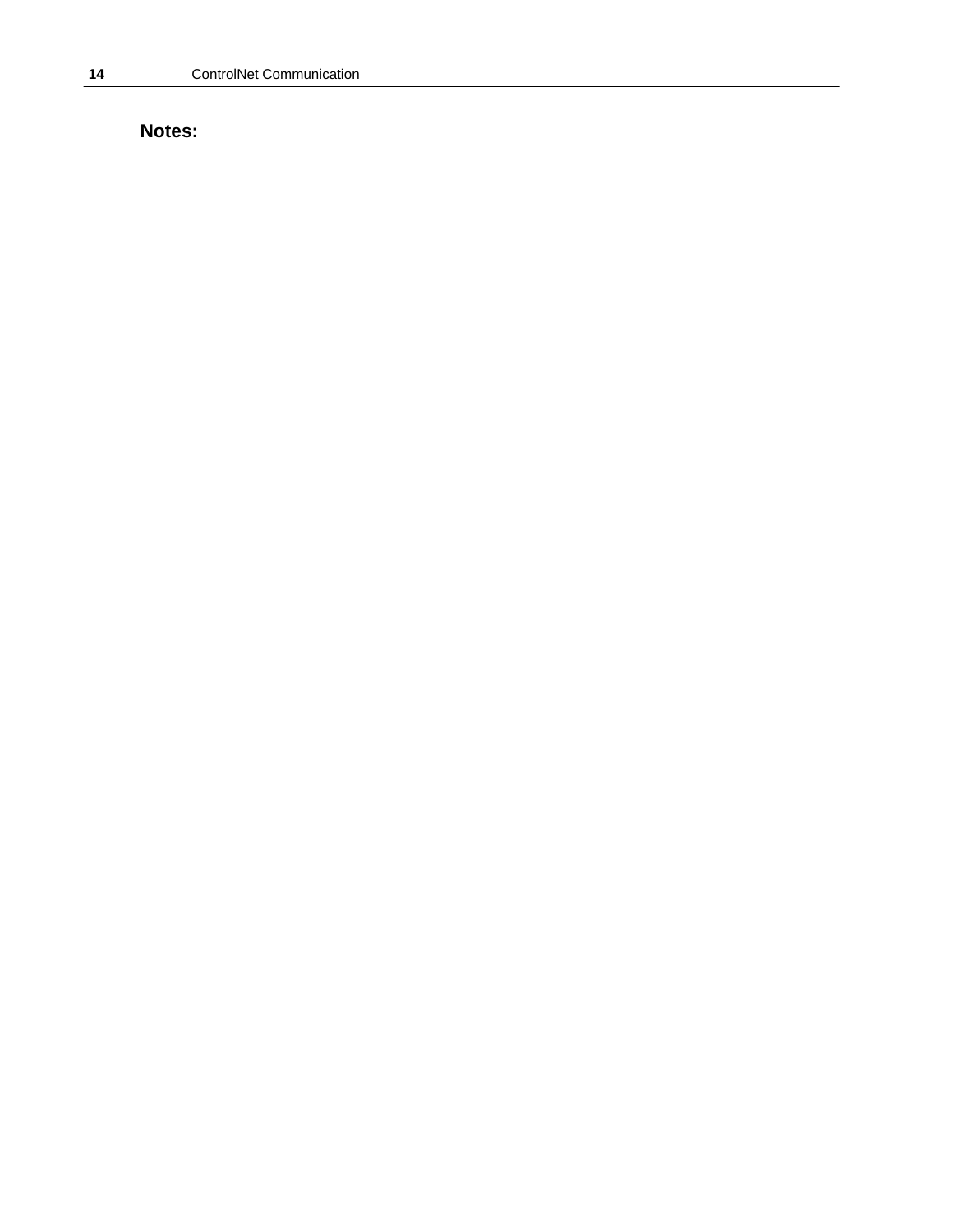# AonliocCcl Cclwold I loloNoe

This chapter describes the method by which the ControlNet network:

- provides determinism for control and I/O data
- facilitates unscheduled messaging  $\bullet$
- allocates resources  $\bullet$
- allows access to the network's media

This chapter contains these sections:

| <b>Section</b>             | Page |
|----------------------------|------|
| The Media Access Method    |      |
| <b>Scheduled Service</b>   | 2    |
| <b>Unscheduled Service</b> | 3    |
| Guardband                  | 4    |

## **The Media Access Method**

**Concurrent Time Domain Multiple Access (CTDMA)** is the algorithm with which the ControlNet network transmits data.

The Network Update Time (NUT) is the repetitive time interval in which data can be sent on the ControlNet network.

Access to the network is determined by time. Each node may transmit only during its assigned turn, which falls within a specified time frame. An algorithm called Concurrent Time Domain **Multiple Access (CTDMA)** regulates the opportunity to transmit. This opportunity repeats itself at precise intervals. The Network **Update Time (NUT)** is the fixed and known rate at which this network update interval (NUI) is repeated. Figure 1.1 illustrates the repeating NUI in which nodes can transmit their scheduled and unscheduled messages. As depicted below, the NUI is divided into three sections:

- Scheduled  $\bullet$
- Unscheduled  $\bullet$
- $\bullet$ Guardband (network maintenance)

#### Figure 1.1 The ControlNet Network's Media Access Method

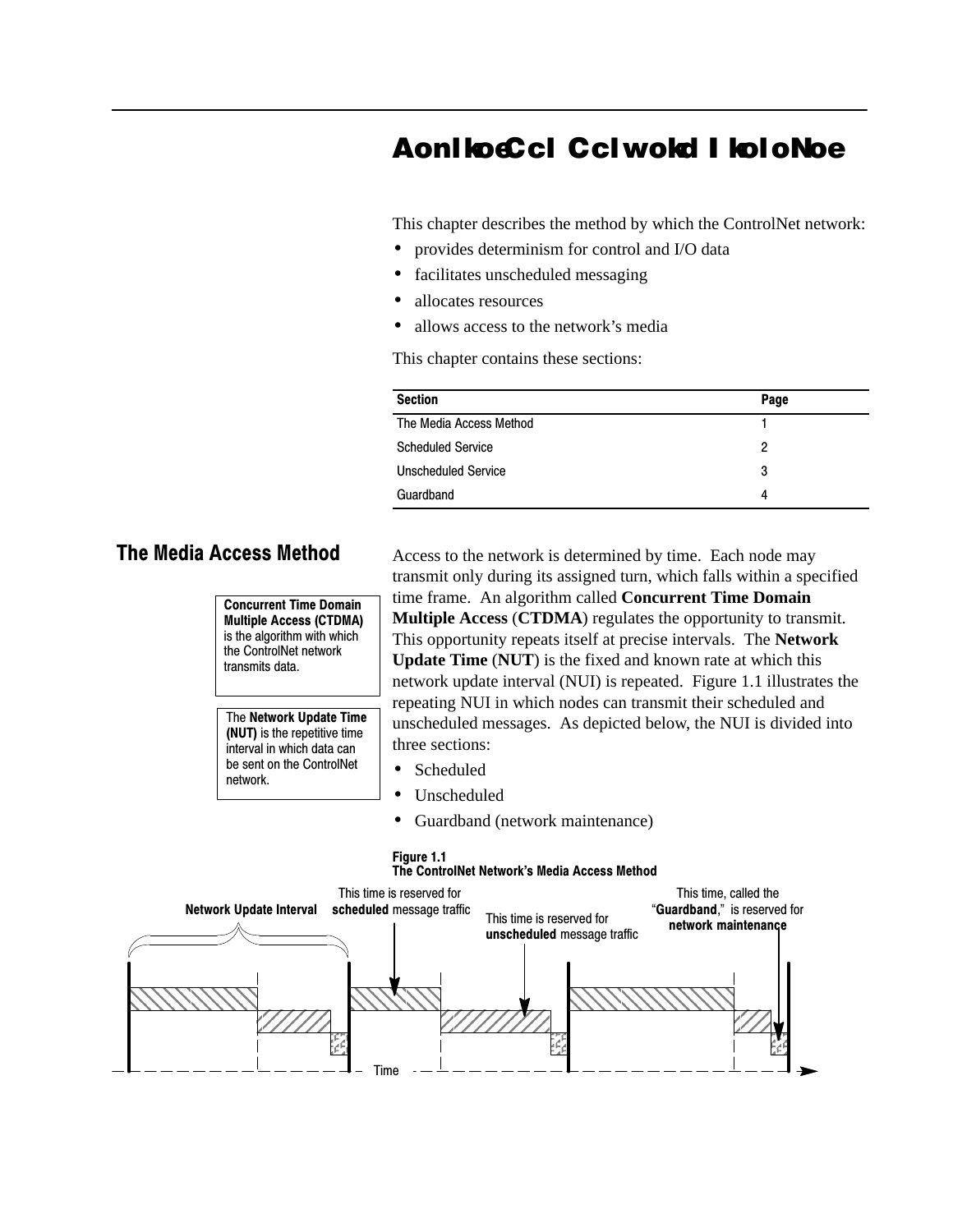## **Scheduled Service**

Scheduled traffic is time-critical data that is sent at a fixed and repetitive rate.

**SMAX** is the highest network address that can reserve bandwidth in the scheduled portion of the NUI.

The first portion of the NUI is reserved for **scheduled** message traffic. Message delivery in this portion of the NUI is deterministic and repeatable. Every node with a network address falling between one and **SMAX** is guaranteed exactly one opportunity to transmit per NUT.

Each node can transmit up to 510 bytes during its turn. The bandwidth in this portion is reserved and configured in advance to support real-time data transfers. Typical types of scheduled messages include:

- digital data  $\bullet$
- analog data
- peer-to-peer inter-locking data
- Important: The scheduled service is from 0 to SMAX. Nodes with network addresses above SMAX will not send messages during the scheduled portion of the interval.



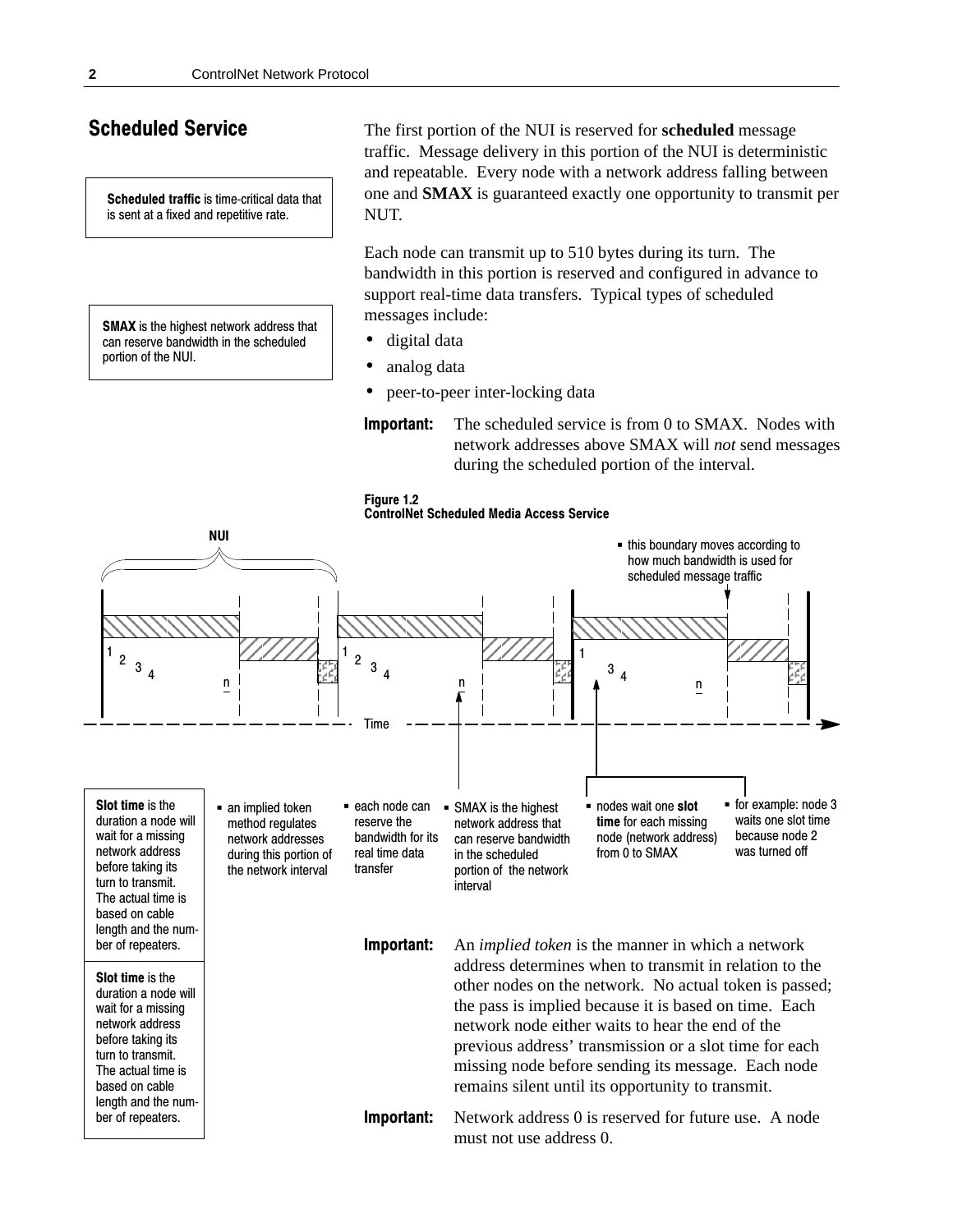## **Unscheduled Service**

**UMAX** is the highest network address that can communicate during the unscheduled portion of the NUI. The default is  $SMAX + 8$ .

Unscheduled traffic is data which has no time-critical constraints.

The **unscheduled** portion of the NUI begins after all scheduled nodes have had an opportunity to transmit. The time remaining before the beginning of the guardband is available on a sequentially rotating basis to all nodes, with a network address between 0 and **UMAX**. This rotation continues until the beginning of the guardband. The right to transmit first in the unscheduled portion rotates one node per NUI.

Important: A node may have the opportunity to transmit many times during the unscheduled portion of the NUI; however, a node is not guaranteed an opportunity every NUI.

In Figure 1.3, node 7 begins the unscheduled portion in the example's first NUI. Node 8 transmits first in the second NUI regardless of who finished the last interval. Typical types of unscheduled data include:

- connection establishment
- peer-to-peer messaging data
- programming data (uploads and downloads)

### Important:

- the unscheduled service is from 0 to the value of UMAX. In addition, UMAX is always greater than or equal to SMAX
- nodes with addresses greater than SMAX and less than or equal to UMAX may only send unscheduled messages
- nodes with a network address less than or equal to SMAX may send both scheduled and unscheduled messages
- nodes with network addresses above UMAX may not communicate on the ControlNet network



regulates network addresses during this portion of the network interval

not deterministic or repeatable

time for each missing node (network address) from 0 to UMAX

transmit many times or not at all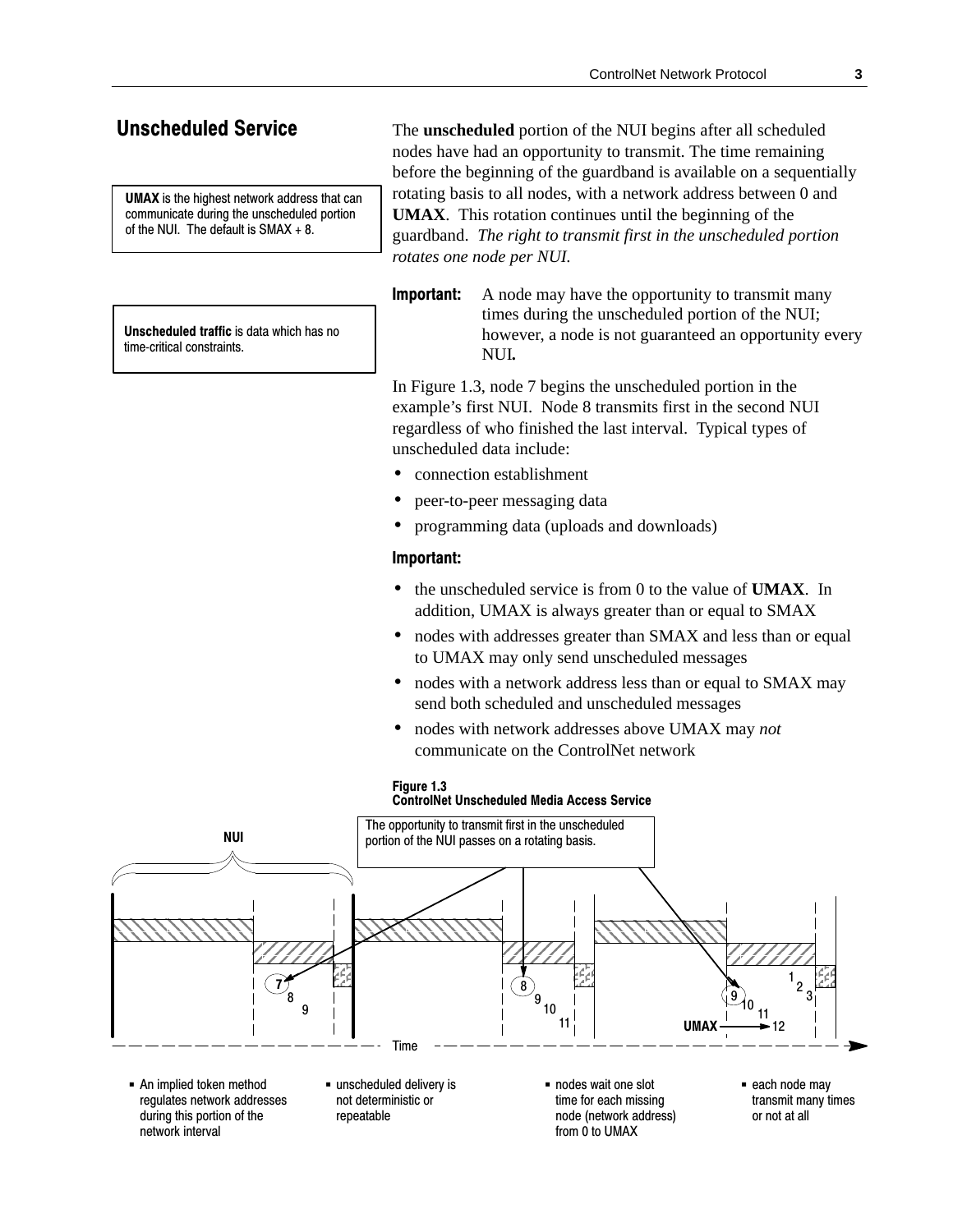## **Guardband**

The **moderator** is the node with the lowest network address. During the Guardband, this node transmits the moderator frame.

The **Guardband** is the final part of the NUI and is reserved for network maintenance. During this time, the **moderator** transmits information, called the **moderator frame**, which keeps all nodes synchronized (Figure 1.4).

**Important:** As the application dictates, the user can perform a network change algorithm to edit configuration information within a moderator frame. This change may or may not force a change in the NUT.



**Important:** Each node's ASIC has the ability to act as a moderator. If the current moderator node ceases to operate, the node with the next higher address assumes the moderator duties.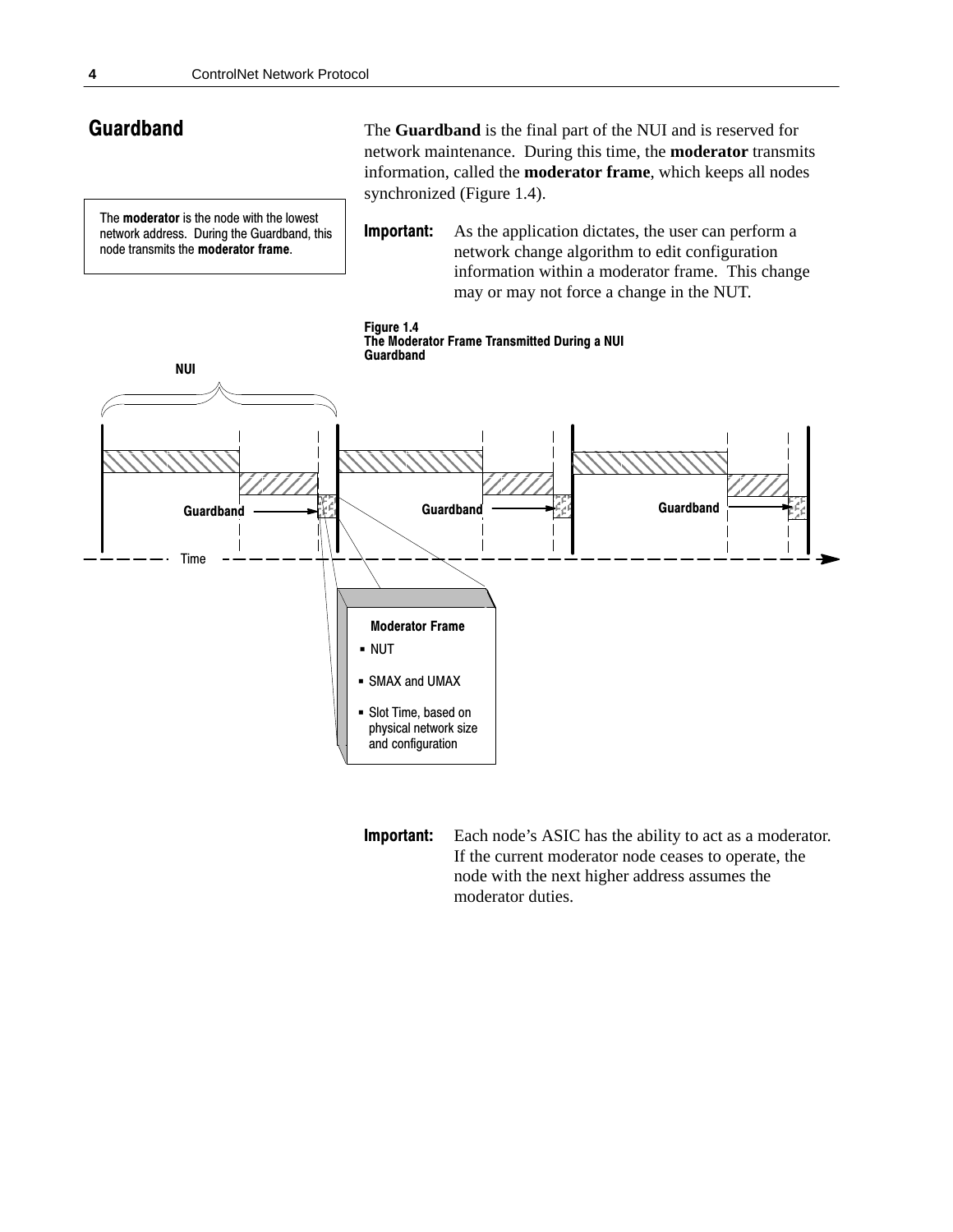# **Aontlod dt CnNcelld**

This chapter contains these sections:

| <b>Section</b>                    | Page |
|-----------------------------------|------|
| The CNA10 ASIC                    |      |
| <b>Protocol Functions</b>         | 4    |
| <b>Communication Processor</b>    | 5    |
| Dual-port RAM                     | 5    |
| <b>CNA10 Software Components</b>  | 6    |
| <b>Communication Example Code</b> | 8    |

# The CNA10 ASIC

ControlNet media-access control-hardware (**ASICs**) are interface chips that allow a product to access a ControlNet network. The ControlNet ASIC is called CNA10. The CNA10, in conjunction with class-specific Firmware, provides connection layer services, as shown in Figure 1.1.





The CNA10 ASIC is an interface chip for Intel  $\overline{M}$  and Motorola<sup>®</sup> host processors. It provides the following features:

- a 16-bit communication processor
- a 3K byte dual-port RAM interface
- hardware support for 31 connected channels
- a data quarantine service
- transport services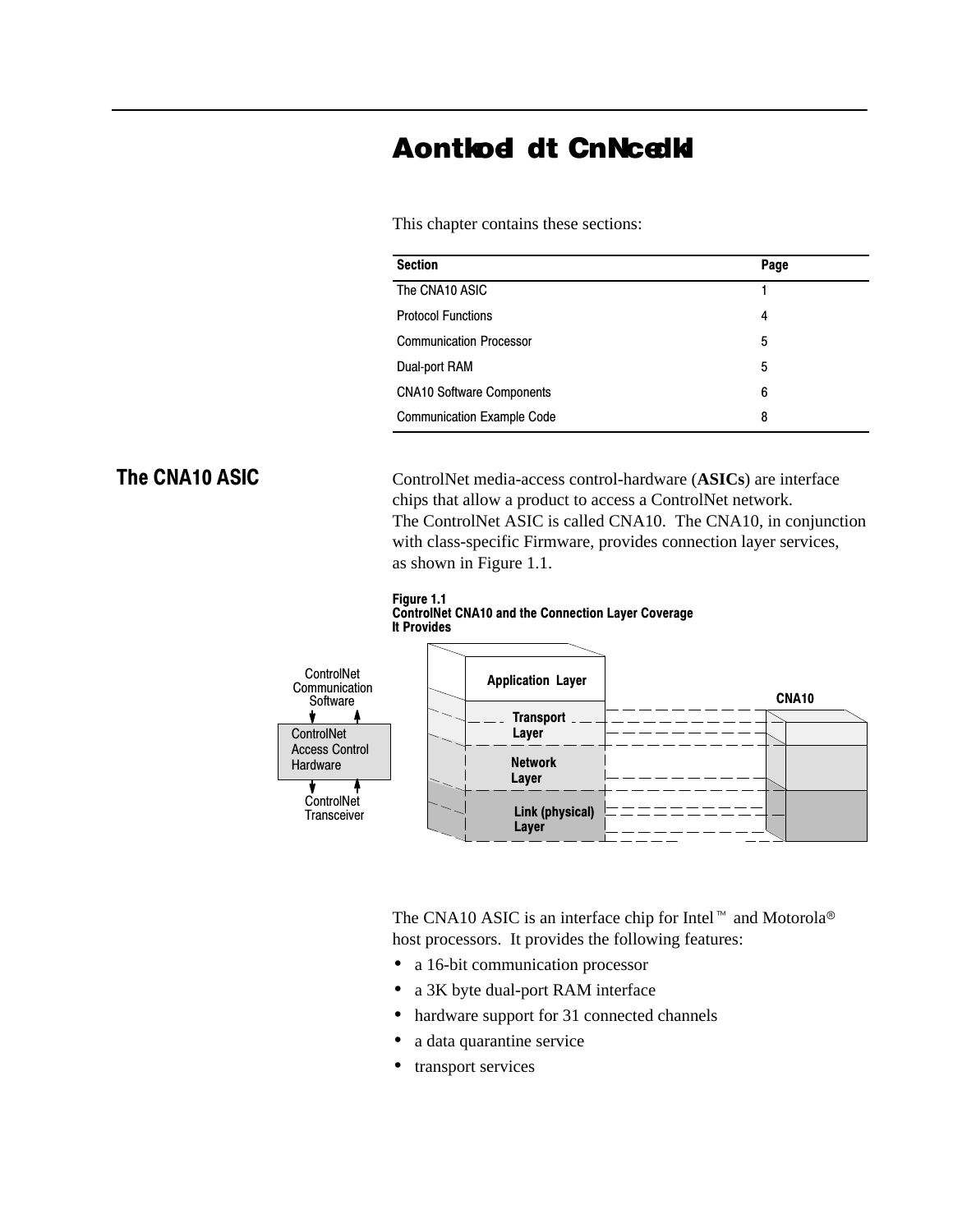The protocol machine within the CNA10:

- contains media access controller
- receives data from the host processor and network
- transmits data via its modem and a transceiver onto the network
- filters data received from the network
- holds data to be transmitted or received in buffers within the ASIC
- supports optional redundant media
- contains ControlNet Object Powerup and State Transition Logic.

The CNA10, Allen-Bradley's ControlNet ASIC, supports all required media access functions. In addition, through a dedicated *on-chip* communication processor, the CNA10 ASIC supports much of the required transport protocol, shown in Figure 1.2. This facilitates a simple dual-port RAM interface to a user-supplied host-processor, shown in Figure 1.3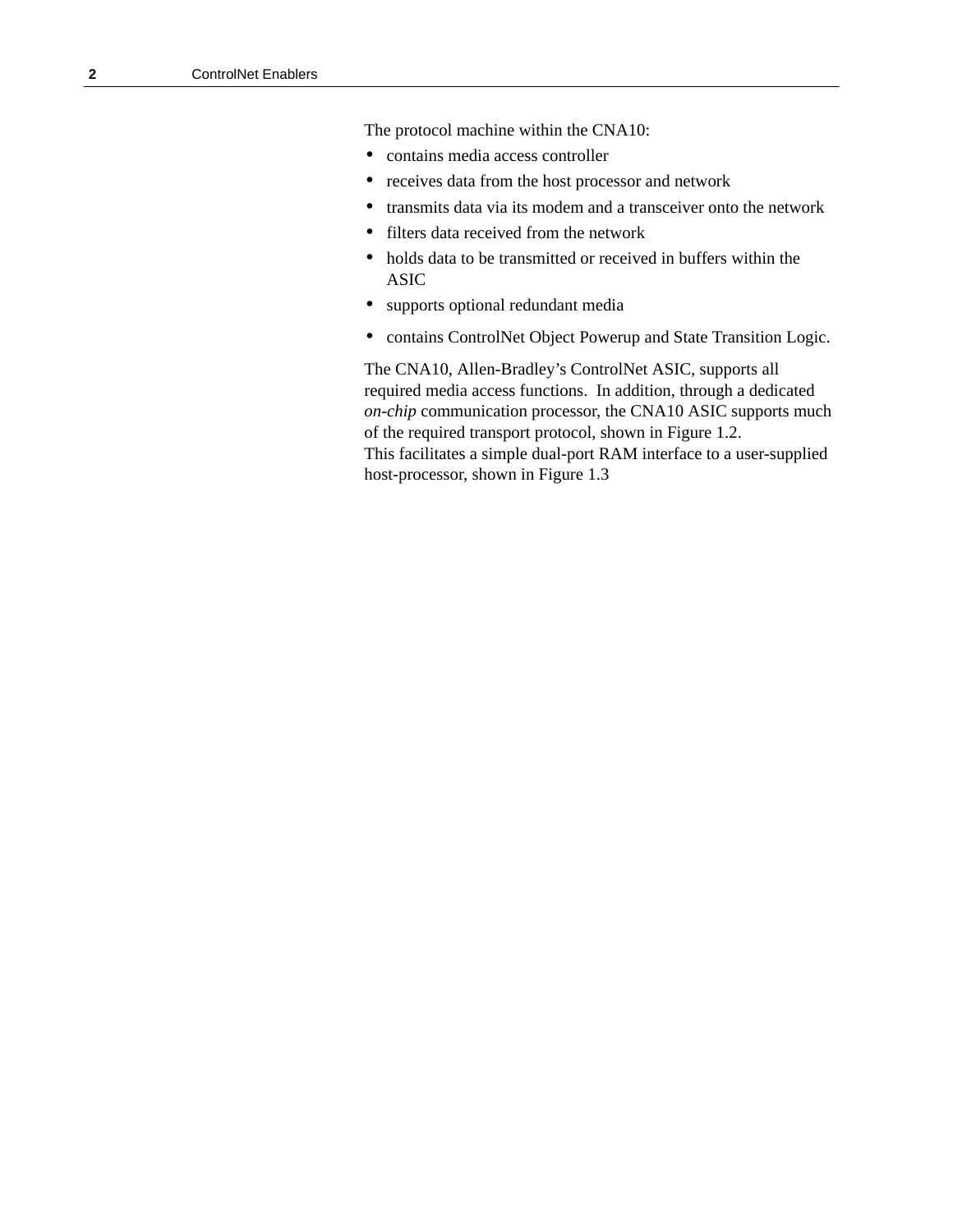

Figure 1.2 The ControlNet Communication Model and the CNA10 **Services** 

As shown in Figure 1.2, the communication example code runs in a host-processor and is responsible for supporting all layers below it. It is application-specific *example code* and is offered by Allen-Bradley to assist designers in creating their own product software. Because every product has slightly different application requirements and may require a different host-processor, it is not practical to supply a single software package to fit all needs. Therefore, Allen-Bradley has developed several examples of how a specific application could be applied using the CNA10. These examples can be used as a foundation for a CNA10-based product.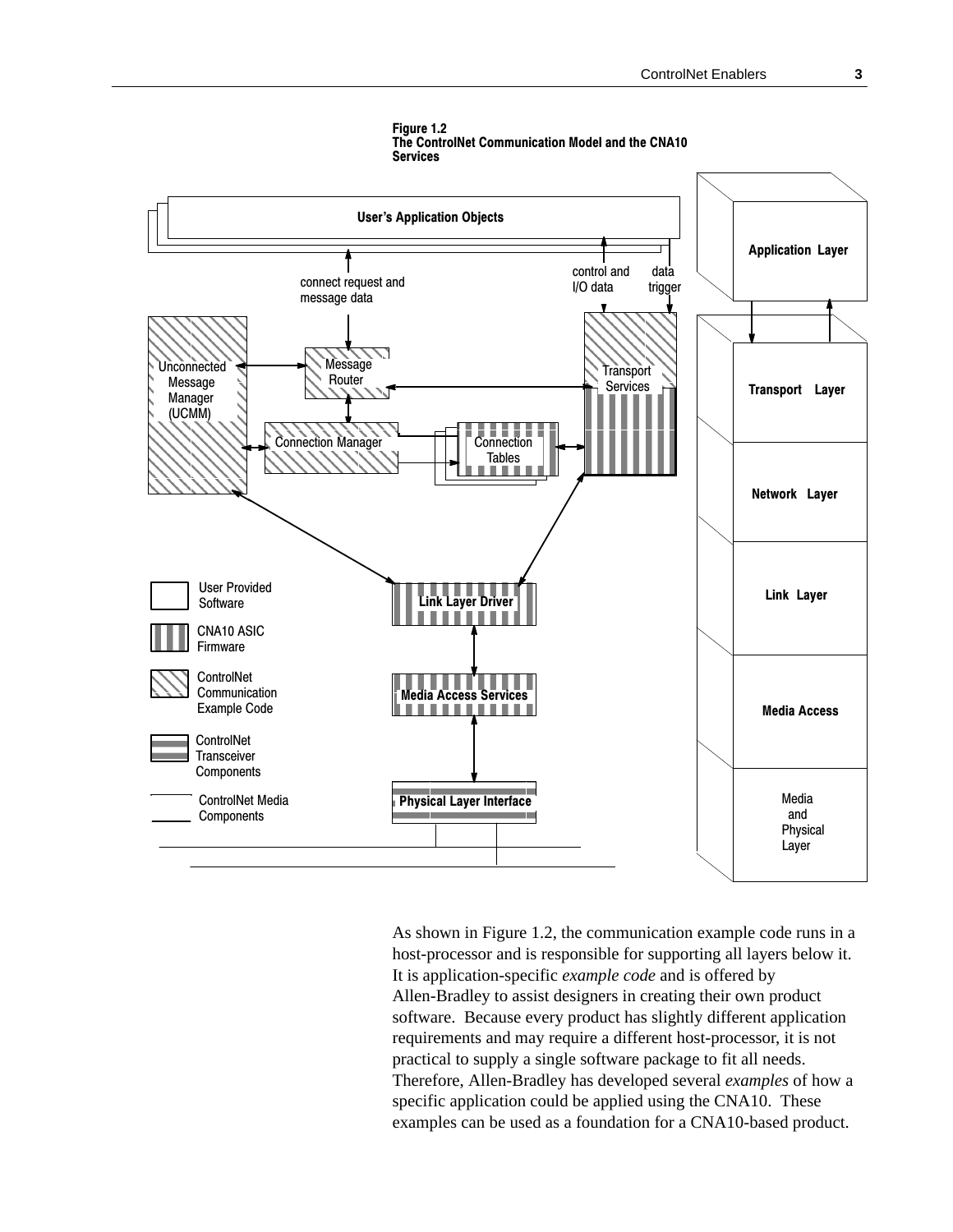

# **Protocol Functions**



The CNA10 ASIC protocol engine supports the following features:

- MAC processor
- modem services
- transmit and receive FIFOs
- Lpacket screeners
- cable redundancy
- NAP
- signal integrity checking (**CRC**)

The CNA10 *modem* sends and receives data in the form of MAC frames. Its protocol controller constantly tracks which node is next to transmit and manages the receive and transmit process. When a packet is waiting to be sent, it is held in *transmit FIFOs* until its turn. Before a received Lpacket can be processed, it is *screened* by the *Lpacket screener*. The Lpacket's **CID** is read and compared to an internal, host-programmed list of CIDs. If a match is found, the screener attaches an index value to the Lpacket and sends it to the communication processor.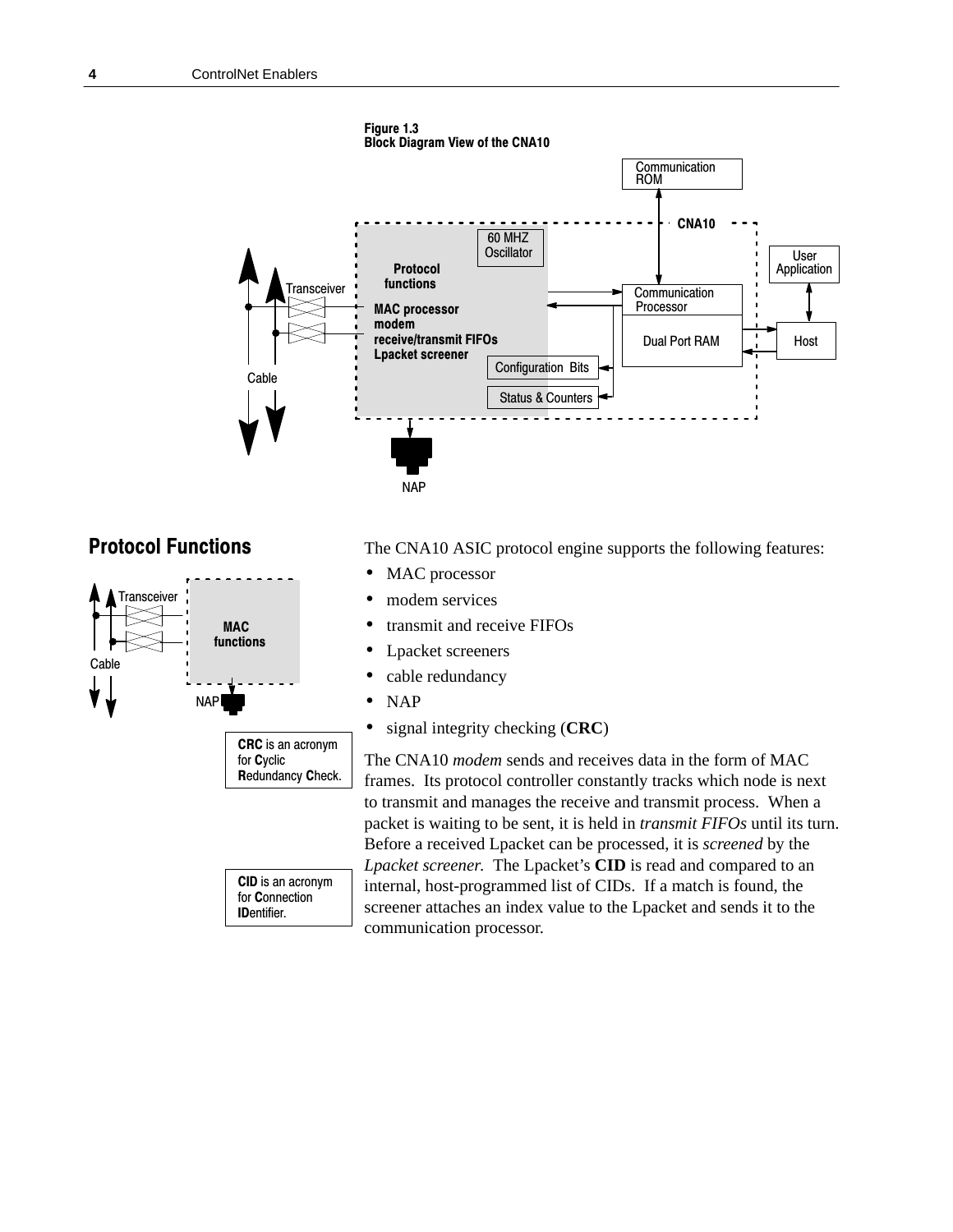## **Communication Processor**

The communication processor is a 16-bit micro-processor responsible for the implementation of communication transport functions. It quarantines packets from the receive FIFO until their CRC can be verified. The communication processor also sends and receives data from the dual-port RAM. To the host, the CNA10 simply appears to be RAM.



The CNA10 provides one transmit and one receive ring buffer that supports an Unconnected Message Manager (UCMM) transport as well as 31 connected channels. In general, ring buffers are used for unconnected messaging such as open/close requests and client/server messaging, while the connected transport channels are used for real-time I/O data transfers.

For more information, refer to the pages listed in the table below.

| For information about:         | See:                                |
|--------------------------------|-------------------------------------|
| <b>MAC Frames and Lpackets</b> | ControlNet Communication, page 1    |
| CTDMA and NUT                  | ControlNet Network Protocol, page 1 |
| <b>Connection IDs</b>          | ControlNet Communication, page 3    |

The dual-port RAM is the point at which the host processor physically and logically connects to the CNA10. It is 3K-bytes in size and provides buffers for:

• configuration

 $\mathbf{r}$ 

- interrupt control
- communication services
- one receive and one transmit ring buffers (UCMM and T3)
- each of the 31 connecting channels (two channels required for each T1 connection and one channel required for each T3 connection with its data routed through the ring buffers)



## **Dual-port RAM**

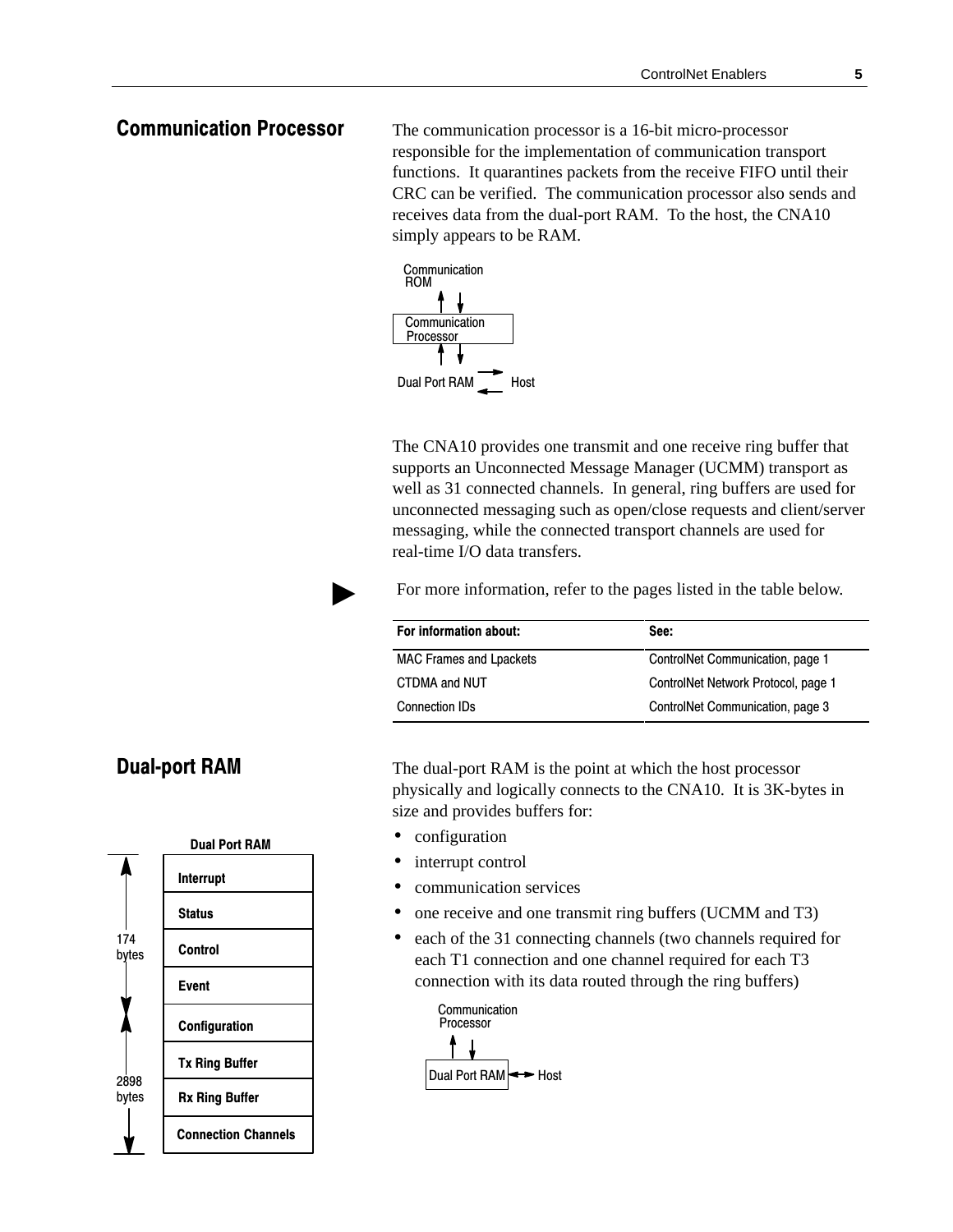**Important:** The sum of all areas must not exceed 3K-bytes. In addition, the boundary between the ring buffer and connection buffers is fixed at the time of configuration.

These features facilitate transport support inside the CNA10.

Table 1.A **Connected and Unconnected Buffer Sizes** 

| <b>Buffer</b>         | <b>Minimum</b>      | <b>Maximum</b> | <b>Default</b> |
|-----------------------|---------------------|----------------|----------------|
| 31 connected channels | 4 words per channel | 252 words      | Not applicable |
| <b>UCMM Rx</b>        | 260 words           | N/A            | 260 words      |
| <b>UCMM Tx</b>        | word                | N/A            | 33 words       |

## **CNA10 Software Components**

CNA10 software components are located both in the ASIC firmware and in the host processor. These components operate together to provide services to applications. The following description builds a general profile of its capabilities by explaining each of its major software components and processes.

### Unconnected Message Manager (UCMM)



Online means to be actively participating on the communication network.

Unconnected Message Manager delivers and buffers messages between nodes that do not have an available and established connection between them. The messages may be a request to open a connection or simply non-repetitive, non-time critical data. All ControlNet nodes are required to have UCMM message transmit and receive capability. For this purpose, the CNA10 provides transmit and receive services on an independent channel across a single link. UCMM messages may be serviced anytime the ASIC is **online**. They do not require prior *setup* or *negotiation* by the client and server. The UCMM service is primarily used for:

- establishing real-time data transfers
- non-connection event information between nodes

Because it is not necessary to establish a connection for UCMM messages, they may be sent at any time. *If a response timeout occurs, the application is responsible for any retries.*

**Important:** These messages have no guarantee of delivery. Also, a communication failure will result in a response timeout*.*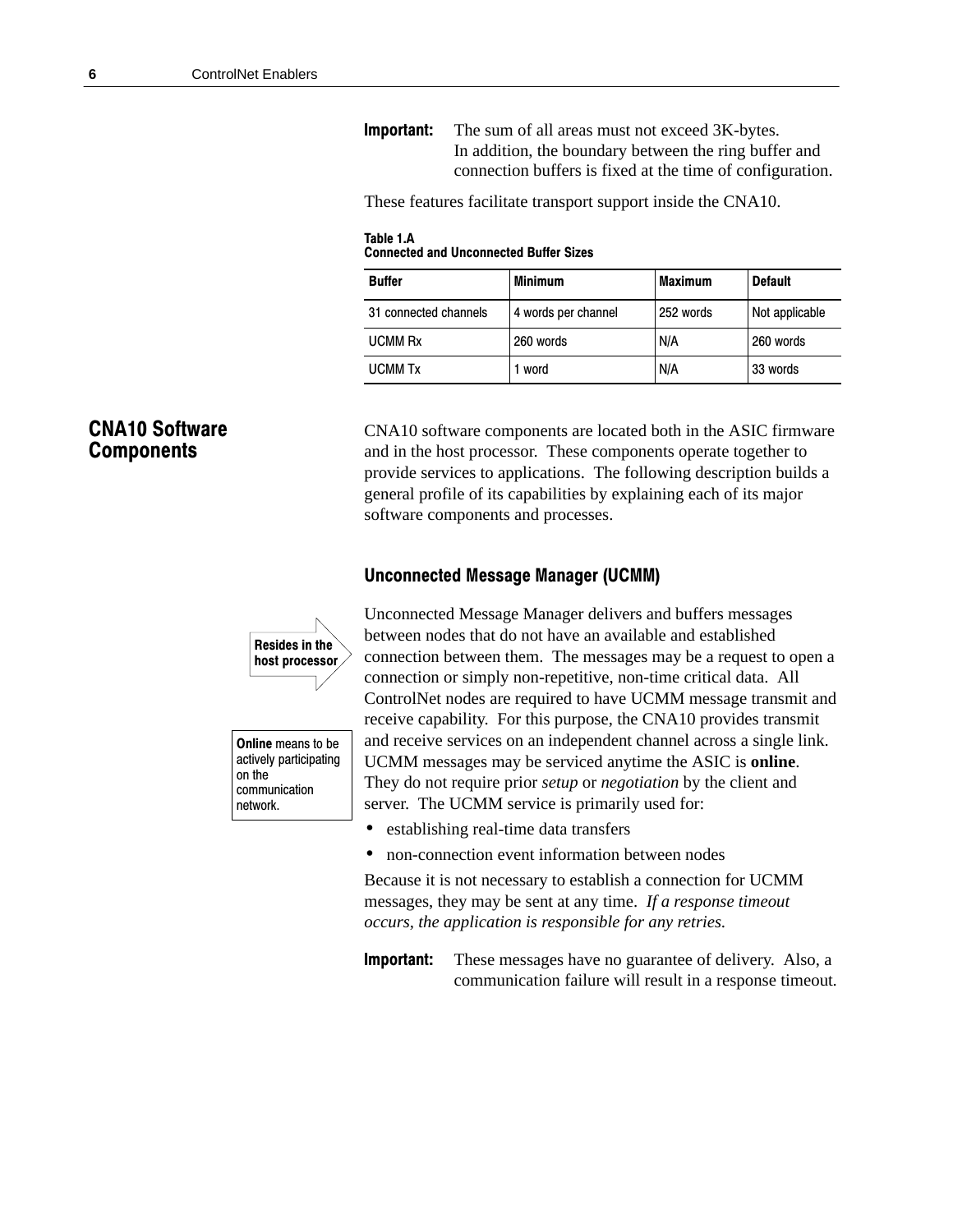### **Message Router (MR)**



The Message Router *routes* all incoming messages to the appropriate objects. Valid destinations are any internal object class as well as any application object-class that has been registered with the MR. All received UCMM messages are forwarded to the MR for delivery within the node.

#### **Transports**

All message transfers use a specific transport class. Unconnected messages have one class called UCMM transport while the connected messages have two, transport classes 1 and 3. The table below indicates which transport classes are supported by the CNA10. The bulleted items are CNA10 supported transport functions.

- allocation/de-allocation
- start/stop
- write
- trigger

| <b>Class Number</b> | <b>Class Name</b>    | <b>CNA10 Supported?</b> |
|---------------------|----------------------|-------------------------|
|                     | Duplicated detection | Yes                     |
|                     | Verified             | Yes                     |

### **Connection Manager (CM)**



The Connection Manager is responsible for establishing and removing connections supported by the CNA10 ASIC. Also, as the CM determines the allocation of resources, it must determine if a particular connection request can be honored by its node. The availability of connection channels and bandwidth allocation directly impacts the acceptance or rejection of a connection request.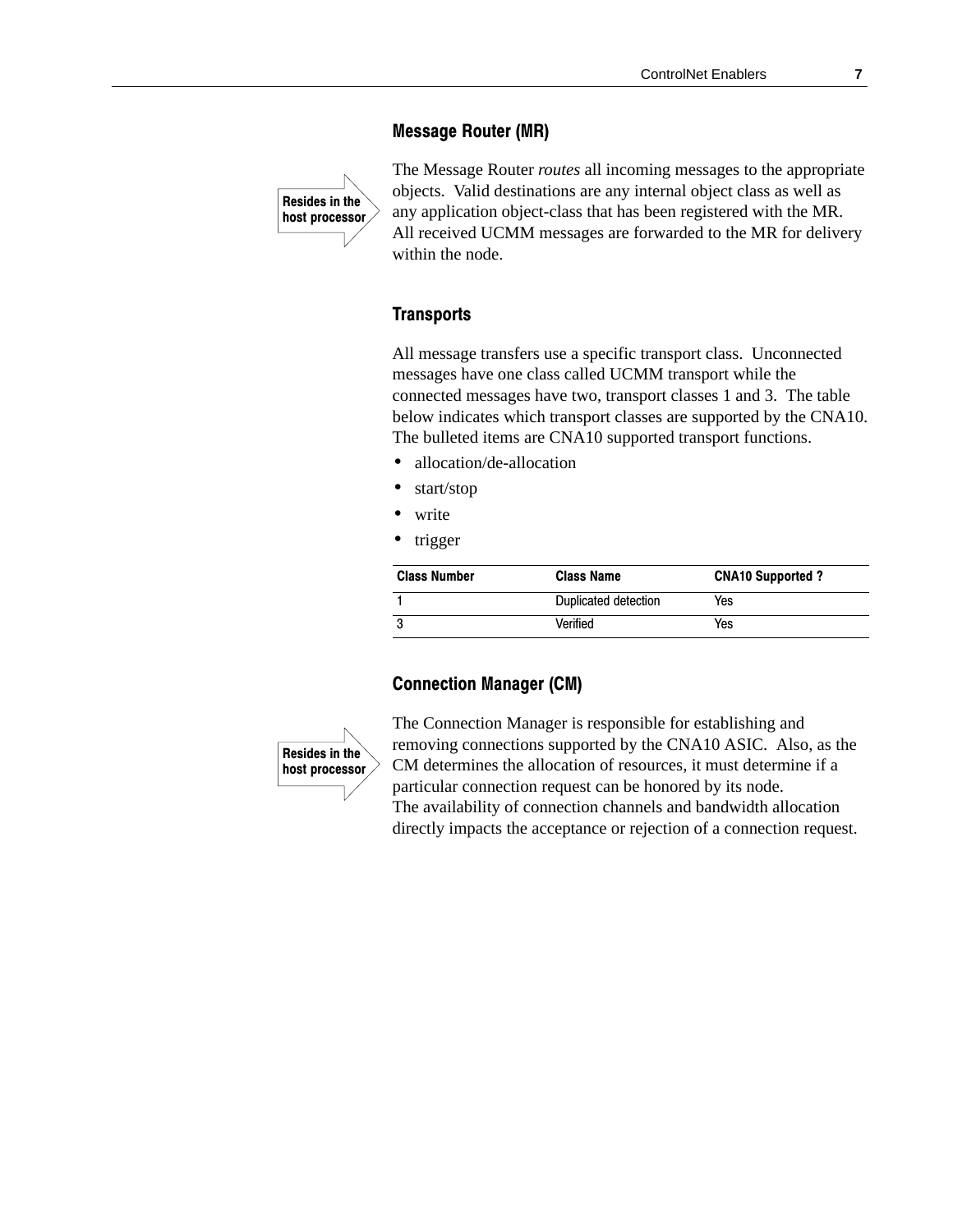#### **Time Critical Bandwidth Allocation in the Connection Manager**

Upon start up, part of the configuration data received specifies how much time-critical bandwidth on the network has been allocated to the node; it is allocated strictly on a *first-come, first-serve* basis. Depending on the sophistication of the application, the CM can be designed for one of three levels of connection request versus bandwidth reviewing:

- **low-end**: Connections supported by the node are fixed. The CM can only accept a request that exactly matches one of the available connections.
- **mid-range**: The CM compares connection requests to a variable length list of acceptable connections. The product application has the option to modify the list when desired.
- **high-end**: The CM will attempt to optimize the allocation of ControlNet bandwidth. It minimizes *stale* data by generating a connected-data transmit-schedule with uniform loading over time at the requested throughput.
- Important: Connections can only be established to either the product application objects or to the MR object.

The communication example code, shown in Figure 1.2, supports a set of application objects and interfaces. This set of objects and interfaces may differ, depending on the type of product being developed. Communication software examples have been developed with the appropriate objects and interfaces to support the real-time I/O class and the non-time-critical messaging class. Examples of how products would exchange data with the other classes is shown in Figure 1.4

#### Figure 1.4 **ControlNet Product Classes**



## **Communication Example** Code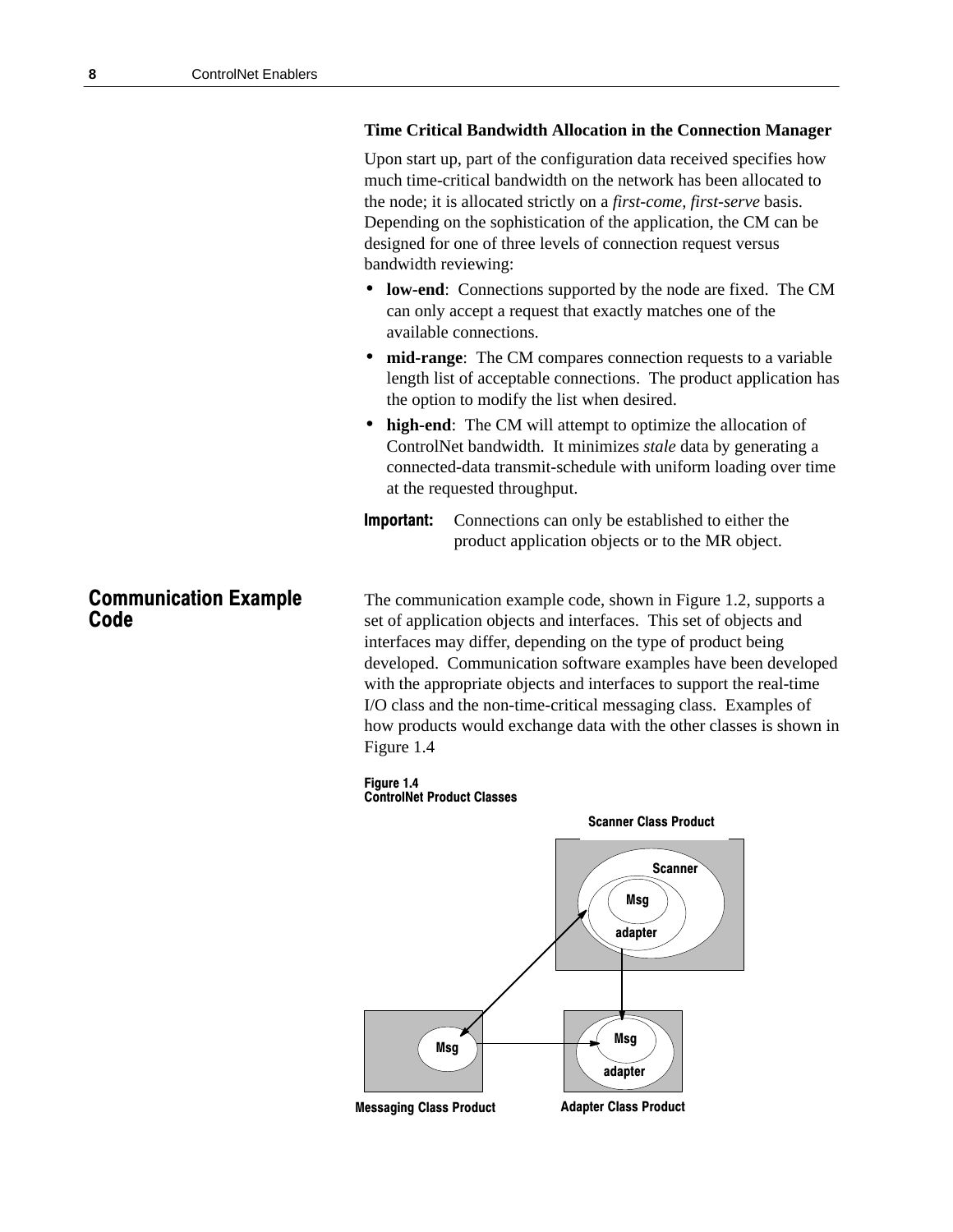## **Messaging Class**

Messaging Class products support only unscheduled messages to all product classes; all other product classes also support unscheduled message traffic. A Messaging Class product is an initiator or responder to connections (T3) and exchanges unconnected client/server messages (UCMM). It is only used in non-time critical applications because response time in the ControlNet unscheduled service is not deterministic. Typical Messaging Class products include:

- monitoring devices
- software-based supervisory products
- operator interface devices
- programming tools
- PCMCIA interface cards
- other computer interface cards
- calibration tools

## Adapter Class

An Adapter Class product emulates functions provided by traditional rack-adapter products. This type of node exchanges scheduled real-time I/O data with a Scanner Class product (example, a PLC *scanner*); it does not initiate connections on its own. However, it can support unconnected messages as a server. This facilitates the Adapter Class product's ability to exchange real-time I/O data with a PLC processor as well as unscheduled messages to exchange device calibration, status, and configuration information with a Message Class, Scanner Class, or other Adapter Class node. Typical Adapter Class products may include:

- rack adapters
- drives
- weigh scale
- operator interface devices
- welders
- robots

each product class listed increases in complexity